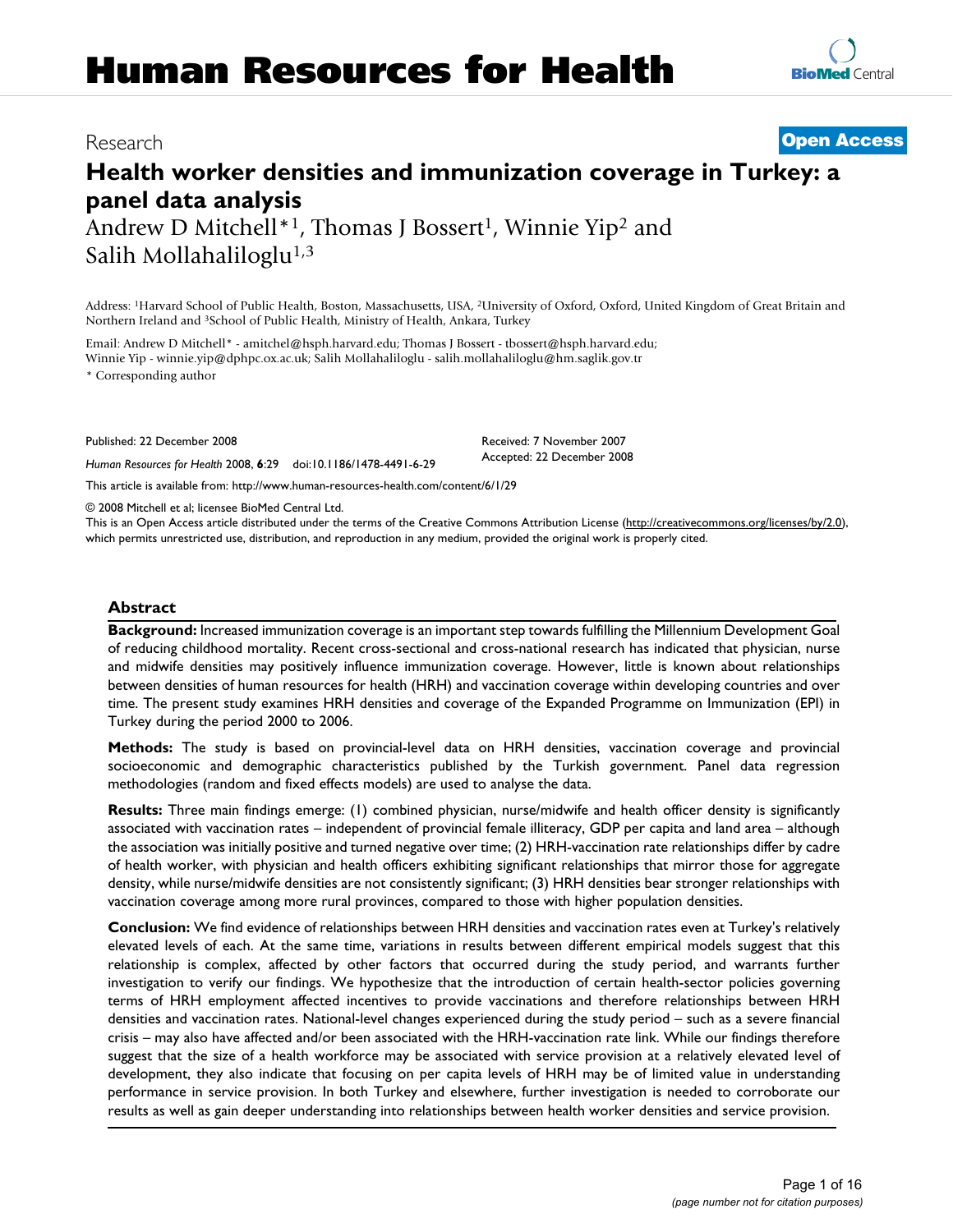### **Background**

Increasing vaccination coverage is an important step towards reducing under-five mortality by two-thirds by 2015, the fourth Millennium Development Goal (MDG). While there have been large reductions in childhood mortality since the second half of the  $20<sup>th</sup>$  century, over 10 million children still die before the age of five [2]. Vaccine-preventable diseases continue to contribute greatly to this mortality burden, accounting for an estimated 14% of those deaths. Among deaths due to vaccine-preventable diseases, measles alone accounts for around one-third, while pertussis and tetanus combine for another onethird [3]. Since 1974, the World Health Organization's (WHO) Expanded Programme on Immunization (EPI) has been a key tool used by nations to reduce child mortality. Immunizations against measles, diphtheria, pertussis and tetanus (DPT) and polio form the core of all countries' basic EPI package, with other antigens included as a country's level of development and financial resources permit. The importance of a strong EPI framework in reducing child mortality is reflected in one of the indicators of the fourth MDG – the proportion of children vaccinated against measles has been selected as one of the indicators of the fourth MDG. Rate of measles immunization is indicative of the coverage and quality of national health care systems, since most basic health packages in low- and middle-income countries finance vaccinations against measles and DPT [4].

In Turkey, where levels of childhood mortality and morbidity remain above those in many of its neighbouring countries, achieving higher vaccination coverage remains an unmet goal. Turkey is a middle-income country that has experienced substantial economic growth over the past 50 years. As in many other countries with similar development trajectories (e.g. Mexico), it now faces a dual burden of disease wherein communicable diseases continue to weigh down the health of the Turkish people even while the chronic disease burden grows. Infectious diseases account for around 10% of the country's overall disease burden and 80% of childhood deaths [5]. As many children under five die each year (29 per 1000 live births) as middle-aged adults (45–59), and Turkey experiences the eighth highest child mortality rate in the WHO European region [3].

The Turkish Ministry of Health (MOH) has made significant efforts to reduce childhood mortality through increased immunization coverage. Introduced in Turkey in 1980, the government's Expanded Programme of Immunizations includes vaccinations for BCG, polio, DPT, measles, Hepatitis B and tetanus toxoid [6]. Immunizations are provided free of charge by MOH facilities at the primary health care (PHC) level and this delivery system accounts for almost all childhood vaccinations

administered in Turkey. Vaccination services are provided primarily by nurses and midwives under the supervision of primary care facility general practitioner physicians. In theory, nurses provide vaccinations only in health facilities, while midwives administer vaccinations both in facilities and in the field. In practice, however, staffing shortages require that their roles be more interchangeable and that PHC officers (akin to male nurses) take part administering vaccinations.

Vaccination coverage has improved substantially under Turkey's EPI programme. As indicated in Figure 1, the percentage of children receiving EPI vaccinations increased from around 50% in 1980 to around 80% in 2006 (percentages averaged across all antigens). In addition to routine vaccinations provided through the EPI programme, use of National Immunization Days (NIDs) launched since the mid-1990s have helped to significantly increase immunization rates over the past decade. Indeed, the drop in post-neonatal death rates since the 1990s may in part reflect successes surrounding the EPI programme [5].

Nevertheless, improving vaccination coverage remains an important component in reducing the disease burden of Turkey's children. Nationally, Turkey's EPI vaccination rate has hovered between 70% and 80% for almost two decades, and the country's target of 90% complete EPI coverage remains unmet. There also continue to be wide regional differences in vaccination coverage. Lower access to primary care in rural areas is associated with higher rates of childhood mortality from vaccine-preventable diseases, and some previous studies have found vaccination rates in rural areas to be lower than the nationwide average [7-9]. Further, findings from the most recent Demographic and Health Survey (DHS) indicate that in 2003 fewer than 50% of children under five received a full complement of the EPI vaccinations before their first birthday [7]. Indeed, incomplete and uneven coverage may be a contributory factor to outbreaks of measles that seem to occur every three to four years [10] and to persistently elevated levels of childhood mortality more generally.

Recent international research suggests that the size of countries' health workforces can be important in increasing vaccination coverage. The 2004 Joint Learning Initiative's Human Resources for Health report and the 2006 *World health report* focused attention on the many important roles that human resources for health (HRH) play in the functioning of health systems. Findings from the *World health report* were based in part on recent crosscountry research examining density of HRH (i.e. number of health workers per population) and health outcomes and service provision, including vaccination coverage. Using 63 country-years of data from 49 countries, Anand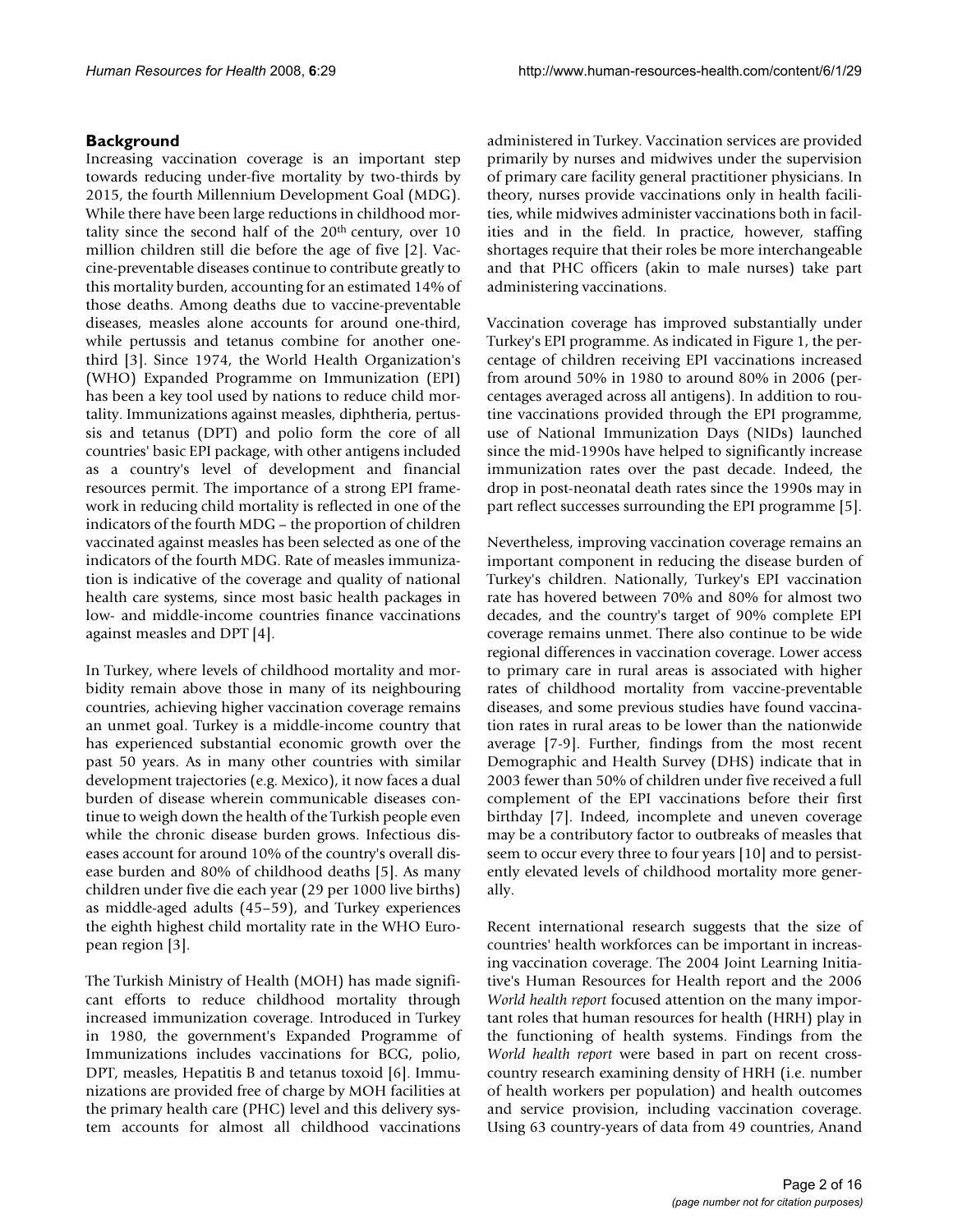

**EPI vaccination rate, 1980–2006**. Source: Immunization Profile – Turkey. [http://www.who.int/immunization\\_monitoring/](http://www.who.int/immunization_monitoring/en/) [en/](http://www.who.int/immunization_monitoring/en/).

and Bärnighausen (2007) examine associations between coverage of three types of vaccines – measles-containing vaccine, DPT and polio – and health worker density. Controlling for GNI per capita, land area and female adult literacy, they find that the combined density of doctors and nurses to population is positively and significantly related to coverage of the three vaccines. When densities are disaggregated by type of health worker, they find that nurse density in particular is positively associated with vaccination coverage, while physician density is not. The authors hypothesize that the opportunity cost for physicians of administering vaccinations is sufficiently high such that an increase in density does not lead to increased vaccination coverage [11].

A second cross-national study finds similar positive relationships. Expanding on a dataset as used by Anand and Bärnighausen (2004), Speybroeck et al. (2006) find a positive relationship between aggregate HRH density and measles coverage [12,13]. Findings from their disaggregated analysis, however, differ from those of Anand and Bärnighausen (2007). Speybroeck et al. find that physician density remains statistically significant with vaccination coverage, while nurse/midwife density does not. The authors hypothesize a number of reasons for differences in findings. Opposite results pertaining to physician density may be due to the generally low levels of physician densities in Anand and Bärnighausen's sample (the implication being that lack of variation in the author's sample inhibited detection of statistical relationships). Non-significance relating to nurses/midwives may be due to greater cross-country heterogeneity in defining these categories of HRH than for physicians (implying greater measurement error undermining true relationships).

While such cross-national studies have begun to construct an evidence base surrounding deployment of health workers and coverage of health services/health outcomes, two major gaps in our knowledge remain. First, little within-country research has been conducted on levels of health workers and health outcomes. As Speybroeck et al. (2006) note, the qualifications, training, classification and roles of health workers vary widely from country to country. Nurses in some countries, for example, may undertake many of the same activities as junior doctors in others. Examining relationships between types of health workers and health service provision at the cross-national level is therefore prone to error. A within-country analysis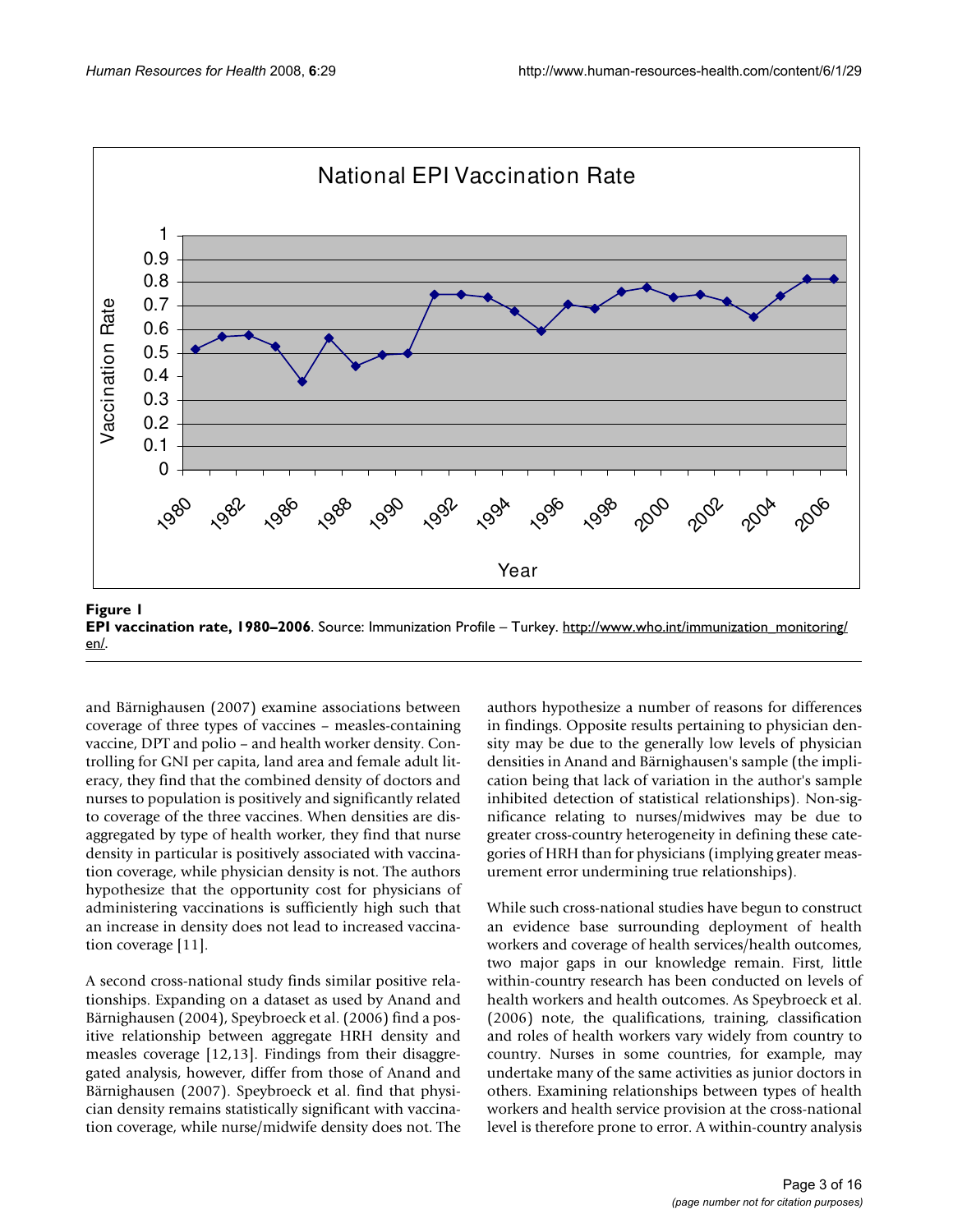avoids such limitations and can therefore provide somewhat stronger evidence on these associations.

Second, while previous studies have generated valuable hypotheses on causal relationships between HRH and health outcomes [14], their cross-sectional design inhibits deeper investigation. Just as vaccination coverage may be a function of health worker density, so both vaccination coverage and HRH density may be affected by other unobserved characteristics that enter into the HRH-health relationship. The quality of a country's infrastructure, citizen trust in health institutions and workers, health sector policies and exogenous shocks are all examples of factors that are difficult to measure but may be associated with vaccination coverage and deployment of health personnel. Turkey, for example, experienced a national financial crisis at the end of 2000 and again in early 2001. There are many ways that such a crisis could affect both the demand for and supply of vaccinations. Similarly, a new government came to power in 2002 and instituted a number of reforms related to terms and conditions of HRH employment. These could have affected not only the deployment of personnel but their motivation to undertake preventive activities. Should such unmeasured factors be related to health worker density, the previous studies' empirical estimates may be capturing much more than just the role of health worker levels on vaccination coverage. Additionally, the previous cross-sectional studies provide little insight on how relationships may evolve over time and/or be affected by constantly changing secular forces. Such knowledge could be useful to policy-makers seeking to undertake long-term strategies of raising their country's vaccination coverage.

The present study seeks to answer the questions: Have HRH densities contributed to increasing vaccination rates in Turkey, and what implications do findings hold for raising future vaccination coverage? The analysis takes advantage of a panel dataset to extend prior research on this subject. It offers not only insights into immunization rate variation at any particular time but also changes in immunization rates over time. Panel data analysis also makes it possible to distinguish health worker densities from unobserved (and relatively static) country characteristics that may affect vaccination coverage; this feature addresses the second major limitation of previous research. While it does not purport to make firm declarations on chains of causality between health workers and vaccination coverage, it does provide evidence that goes beyond that provided by cross-sectional studies to date.

#### **Data and methods**

The analysis draws upon three sources of provincial-level data from Turkey that span the period 2000 to 2006. Turkey is composed of 81 administrative provinces within seven broader geographical regions. Provincial-level data on vaccination coverage and levels of public sector human resources are drawn from primary health care statistics published by the Turkish Ministry of Health [15]. Data on provincial population levels, per capita GDP, land area and female adult illiteracy are published by the Turkish Statistical Institute [16].

#### *Dependent variable*

Data on immunizations are collected by the Turkish Ministry of Health based on the national registry system, which records the number of doses administered by the government for a variety of types of vaccinations. Vaccination rates are calculated according to standard administrative methods in which the number of doses of each vaccination is divided by the number of eligible-aged children living in each respective province. The dependent variable is constructed as the mean vaccination rate of the six component immunizations of all vaccinations provided by the national EPI programme (i.e. measles, BCG, Hepatitis B, polio (three doses), DPT (three doses), and tetanus toxoid (two doses) (TT2)). While previous research has focused on relationships between HRH and individual antigens, a composite EPI indicator is justified and more informative in the context of Turkey for two reasons. First, since administration of EPI vaccines is organized and provided by PHC facilities, an average vaccination rate is perhaps more indicative of the effectiveness of that system than relationships with individual antigens. Second, as indicated in Table 1, correlations among the five antigens aimed at communicable diseases are particularly high – ranging from 82% to 99% – while tetanus toxoid exhibits yearly correlations from 60% to 76%. Despite its lower degree of correlation, tetanus typhoid is included in analysis because it (1) is nonetheless part of Turkey's EPI programme and (2) exclusion of this EPI component from analysis does not substantively affect empirical results (results available from authors upon request). A composite EPI indicator therefore adds greater variability and information to the outcome in a way that does not fundamentally alter relationships

|  | Table 1: Inter-EPI antigen correlations (2000-2005) |
|--|-----------------------------------------------------|
|--|-----------------------------------------------------|

|                 | <b>Measles</b> | <b>DPT</b> | Polio | <b>BCG</b> | <b>HBV</b> |
|-----------------|----------------|------------|-------|------------|------------|
| <b>DPT</b>      | 0.89           | 1.00       |       |            |            |
| Polio           | 0.89           | 0.99       | 1.00  |            |            |
| <b>BCG</b>      | 0.79           | 0.80       | 0.80  | 1.00       |            |
| <b>HBV</b>      | 0.85           | 0.87       | 0.87  | 0.83       | 1.00       |
| TT <sub>2</sub> | 0.60           | 0.62       | 0.62  | 0.65       | 0.75       |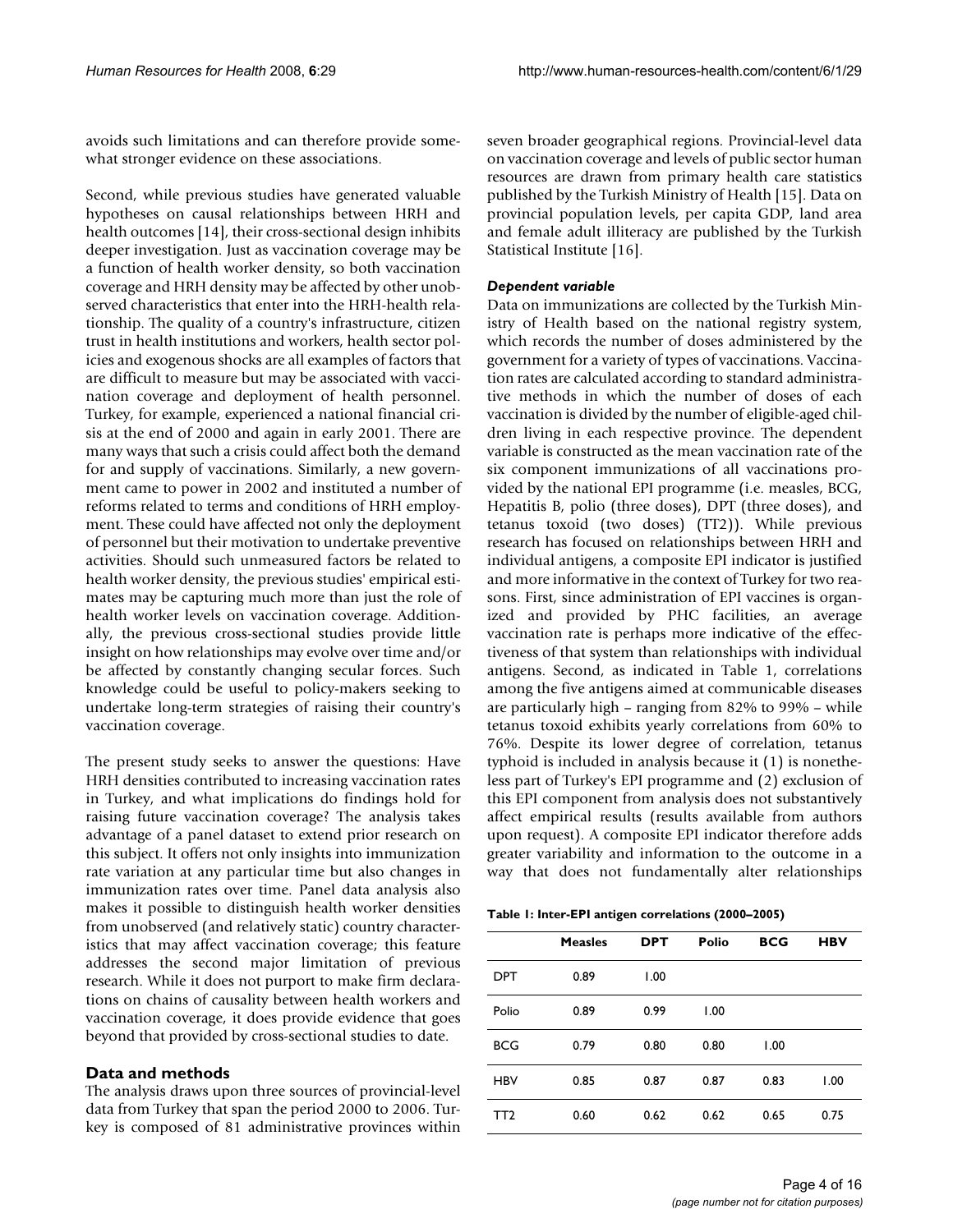between individual vaccinations and HRH densities. Indeed, we find empirically that results from EPI analyses do not differ qualitatively from those examining HRH densities and individual vaccination rates (results available from authors upon request).

#### *Independent variables*

The choice of independent variables is informed by previous studies and the nature of our dataset. HRH density is measured in two ways: aggregate density of all providers working in public sector primary care facilities (i.e. general practitioners, nurses, midwives and health officers); and disaggregated densities of doctors, nurses/midwives and health officers. Following previous studies, variables on GDP per capita, female adult illiteracy and land area are also included. Data on per capita GDP and female adult illiteracy are limited to the year 2000 – the last year that both variables were calculated as part of Turkey's year 2000 census. Provincial land area is measured in kilometers (squared). Finally, a linear time trend variable (range 0–5) is included, with the inclusion of a squared term to capture temporal non-linearities in EPI vaccination rate evident during the period under study (see Figure 1).

#### *Estimation strategy*

Previous research leads us to hypothesize the following provincial-level model:

Vaccination Rate = *f*(HRH density, time, provincial socioeconomic characteristics, provincial demographic characteristics).

Our theoretical model results in the following estimating equation:

$$
\ln\left(\frac{Y}{1-Y}\right)_{ii} = 0 + 1\ln\left(HRH/pop\right)_{ii} + 2\left(Tim\ell Trend\right)_{i} + 3\left(Tim\ell Trend\right)_{i}^{2} + 4\ln\left(GDP/\alpha pita\right)_{i} + 5\left(Femalelliteracy\right)_{i} + 6\ln\left(LandArea\right)_{i} + i + ii
$$
\n(1)

where *Y* is the rate of our composite EPI indicator and  $\beta_1$ is a (vector of) coefficient(s) relating to *HRH density* in either aggregated or disaggregated form, *i* indexes provinces and *t* indexes years. Equation (1) is a random effects model in which we can explore the relationships between both our time-varying HRH explanatory variables (i.e. health worker densities) and time-invariant provincial characteristics (i.e. GDP per capita, female adult illiteracy and land area). However, such a model also assumes independence between time-varying and time-invariant covariates within each provincial panel (i.e.  $Cov(X_{it}, \alpha_i) = 0$ ). Because this assumption may not hold, we also estimate a fixed effects specification of equation (1) (in which  $\beta_0$ ,  $v_i$ and all time-invariant parameters are absorbed by a new constant *ai* ). We employ a logistic-log functional form to be consistent with – and for the same reasons as – previous research. As described in Anand and Bärnighausen, the logistic functional form of the dependent variables addresses both upper and lower boundedness between 0 and 1 [11].

Our empirical analysis expands upon the base model in equation (1) in two main ways. First, to allow for differing relationships over time between types of health workers, we interact HRH densities with our time trend variable. (We restrict HRH interactions to the time trend main effect and omit interactions with the time trend squared term; our specification is based on our findings that no HRH density-time trend squared term interactions are significant either individually or jointly) This is motivated by our previous observation of the financial crisis and policy changes that took place during our study period. Second, we explore possibilities of different HRH-vaccination relationships among more and less densely populated provinces through stratified analyses that separate provinces above and below the median population density for Turkey. This is motivated by earlier research indicating persistent regional variations in vaccination rates and urbanrural differences in access to PHC.

Given the varying population sizes of our provinces, standard errors are clustered by province to be robust against heteroskedasticity. Such clustering precludes a traditional Hausman specification test to evaluate the random effects model assumption that  $Cov(X_{it}, \alpha_i) = 0$ . Consequently, we conduct an alternative specification test described in [17]. This methodology tests the joint significance of time-varying variables which have been demeaned and entered directly into the random effects estimation; joint significance implies that  $Cov(X_{it}, \alpha_i) \neq 0$ and that the random effects estimates are not consistent. All analyses are conducted in STATA 9.0.

#### **Results**

#### *Descriptive statistics*

Overall vaccination rates of EPI immunizations range from 74% to 82% over the study period, for a seven-year average of around 75% (Table 2). Vaccination rates for measles, DPT, polio and BCG are generally higher than the overall EPI average, those of HBV around the average, and those of TT2 the lowest among each type of immunization. There has been an increase in immunization coverage from baseline to endline (e.g. from 0.74 to 0.81 for all EPI immunizations), but the trend is U-shaped, with the lowest point in 2003 rather than a steady increase in vaccination coverage over time (see years 2000 to 2006 of Figure 1).

In terms of human resource indicators, Table 3 indicates that overall nurse and physician densities are at comparable levels – around 2.4 and 2.0 per 10 000 population,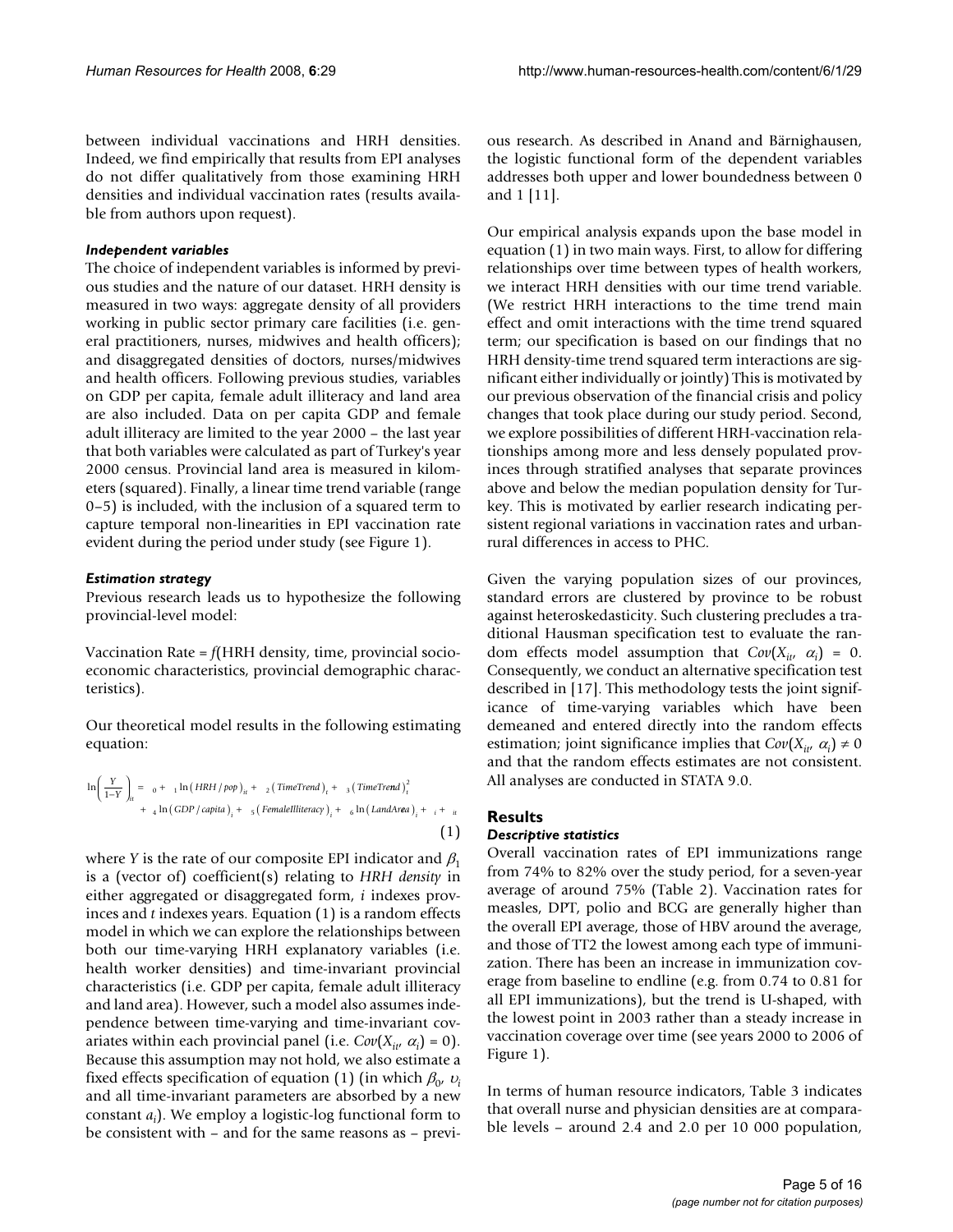| Year | Measles DPT Polio |      |      |      | <b>BCG HBV</b> |      | TT2 All EPI |
|------|-------------------|------|------|------|----------------|------|-------------|
| 2000 | 0.84              | 0.82 | 0.82 | 0.79 | 0.73           | 0.43 | 0.74        |
| 2001 | 0.84              | 0.83 | 0.83 | 0.79 | 0.74           | 0.43 | 0.75        |
| 2002 | 0.82              | 0.78 | 0.78 | 0.75 | 0.74           | 0.43 | 0.72        |
| 2003 | 0.74              | 0.68 | 0.69 | 0.72 | 0.69           | 0.42 | 0.66        |
| 2004 | 0.79              | 0.84 | 0.83 | 0.75 | 0.77           | 0.47 | 0.74        |
| 2005 | 0.88              | 0.89 | 0.89 | 0.85 | 0.84           | 0.55 | 0.82        |
| 2006 | 0.90              | 0.88 | 0.88 | 0.84 | 0.83           | 0.56 | 0.81        |

**Table 2: Mean vaccination rates, by year**

respectively – with relatively greater numbers of midwives per 10 000 population (3.7, on average) and fewer PHC health officers. The density of GPs held steady from 2000 to 2002 but then fell by around 2.2 doctors per 10 000 population by 2006. Density of health officers follows a similar pattern but at lower levels. Conversely, nurse and midwife densities have experienced a modest increase over the study period of around one nurse per 3000 population and one midwife per 2000 population.

When overall EPI vaccination rate and HRH densities are stratified into relatively urban and rural provinces (Table 4), two findings emerge. First, the overall vaccination rate during the study period is five percentage points higher in provinces with population densities above the median for the country as a whole. Second, there are slightly different patterns of HRH densities depending upon type of health worker. On the one hand, densities of GPs are roughly the same in high and low population-density provinces. On the other hand, nurse/midwife and health officer densi-

| Year | <b>GPs</b>       | <b>Nurses/Midwives</b> | Other PHC staff  |
|------|------------------|------------------------|------------------|
| 2000 | 2.6              | 5.7                    | $\mathsf{I}$ .4  |
| 2001 | 2.5              | 6.1                    | 1.3              |
| 2002 | 2.6              | 5.5                    | 1.3              |
| 2003 | 2.3              | 5.2                    | $\overline{1}$ . |
| 2004 | 2.0              | 6.0                    | 1.2              |
| 2005 | 2.1              | 6.2                    | 1.3              |
| 2006 | $2.2\phantom{0}$ | 6.1                    | 1.2              |

ties are higher in relatively rural provinces compared to relatively urban ones. T-tests suggest that differences in densities are statistically significant only for health officers.

#### *Regressions*

Table 5 presents results from the random and fixed effects models for EPI vaccinations (for comparison purposes, the first column of each random and fixed effects model omits all HRH terms). One province (Duzce) was excluded from regression analysis due to its singularity: it came into existence in 2000, after a major earthquake in 1999. While inclusion of this province did not quantitatively affect regression point estimates/statistical significance, our alternative Hausman tests suggested that significant correlations between our time-varying and invariant variables were inordinately influenced by this province, suggesting that HRH density-vaccination coverage processes here were fundamentally different than for the rest of Turkey (given the substantial need for HRH and health infrastructure – including vaccines – in this province due to the earthquake emergency, this finding is perhaps not surprising).

In terms of the random effects models, Model I suggests that, on average, aggregate PHC HRH density is positively associated with EPI vaccination coverage during the study period (β = 0.24; p = 0.02). This implies that a 10% increase in aggregate HRH density is associated with about a 2.0% increase in probability of a fully completed EPI vaccination schedule. The model with the interaction term suggests that this overall relationship is characterized by a strongly positive main effect association (β = 0.50) and negative interaction term coefficient ( $\beta$  = -0.11). This suggests positive relationships until the year 2004 (e.g. a 10% increase in aggregate HRH density in 2000 is associated with a 3.3% increase in probability of full EPI vaccination coverage) that turn negative thereafter (e.g. by 2006, the same increase in HRH density is associated with a 1.5% reduction in probability of full EPI vaccination coverage).

Model II provides indications that different categories of HRH may be playing different roles in EPI vaccination coverage. While the non-interacted specification does not find significant HRH-vaccination rate relationships – either among each type of health worker individually or jointly – the interacted specification suggests that two different types of relationships may be at play. On the one hand, GP/health officer densities and their respective interaction terms exhibit the same pattern of relationships as aggregate HRH density in Model I and are jointly significant. On the other hand, a negative main effect nurse/ midwife term has been counteracted by a positive association (joint F-test of nurse-midwife density and interac-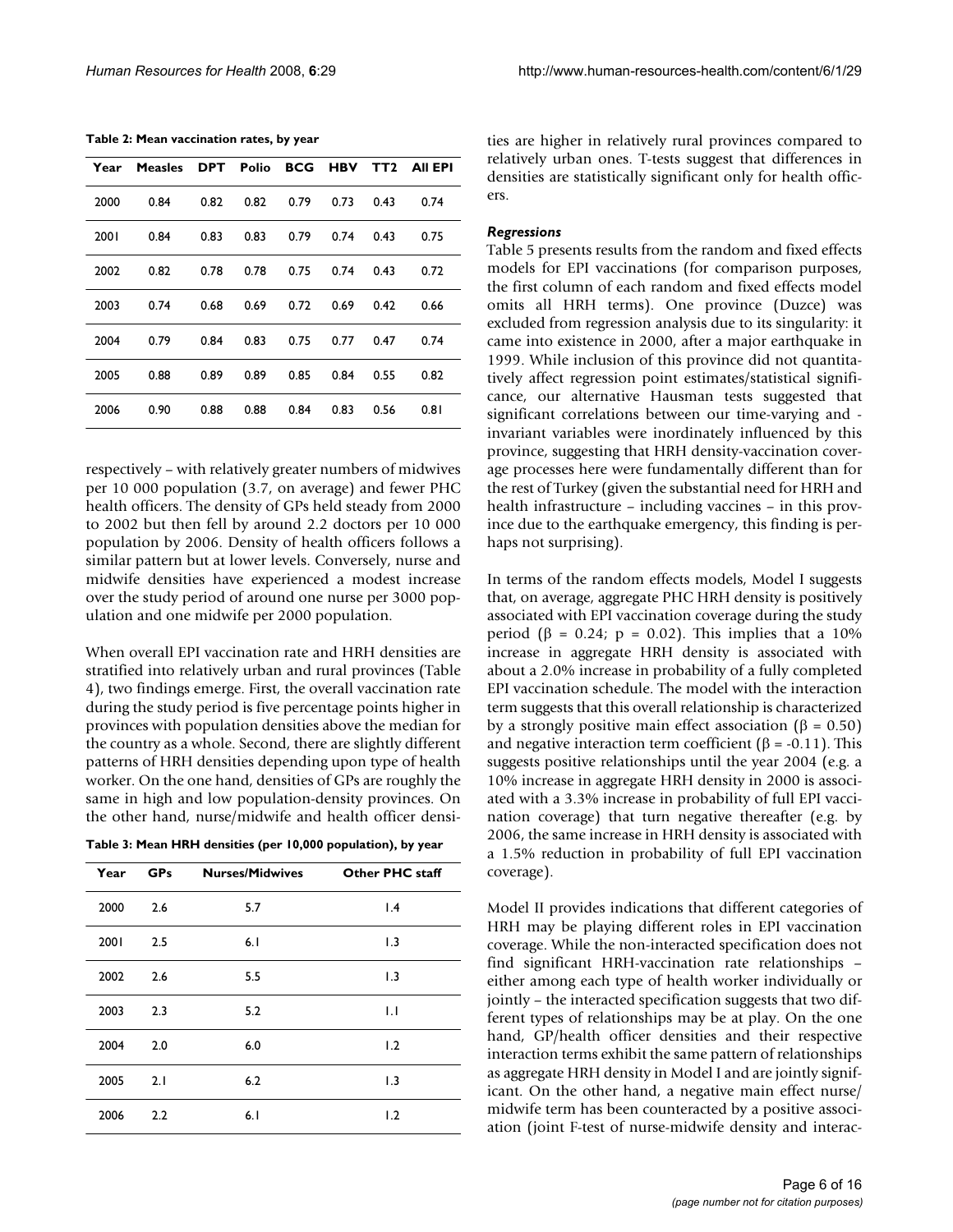| <b>Population density</b> | <b>Vaccination rate, EPI</b> |     | HRH/10 000 population |                       |  |  |  |  |
|---------------------------|------------------------------|-----|-----------------------|-----------------------|--|--|--|--|
|                           |                              | GP  | <b>Nurse/Midwife</b>  | <b>Health Officer</b> |  |  |  |  |
| High                      | 0.77                         | 2.4 | 5.7                   | I.I                   |  |  |  |  |
| Low                       | 0.72                         | 2.3 | 6.0                   | $\mathsf{I}$ .4       |  |  |  |  |

#### **Table 4: Vaccination Rates and HRH densities – by degree of provincial population density**

tion term p-value = 0.04). Both joint F-tests of no significant HRH density terms in the interacted models are highly significant ( $p < 0.01$ ).

In terms of control variables, adult female illiteracy has a large and negative association with vaccination coverage, wherein a 10% increase is associated with a more than 40% reduction in probability of fully completed EPI vaccination schedule. This is to be expected, given the wellestablished micro-level link between education and vaccination coverage [12], including previous research from Turkey [9,18,19]. However, neither GDP per capita nor land area is significantly associated with vaccination coverage. As pointed out by Arah (2007), this might reflect collinearities with other independent variables (e.g. positive associations between per capita GDP and both female literacy and HRH densities) [20]. Time trend main effect coefficients are negative with positive squared term coefficients (both highly significant) – a finding consistent with the descriptive results presented in the last seven years of Figure 1. Together, the explanatory variables account for over one-half of variation in our outcome variable. While much of this variation is between provinces, within-province variation is also substantial, particularly given the relatively few time periods. Further, the inclusion of HRH variables increases within-province R-squared from 0.26 to 0.34, suggesting that as much as one-quarter of the explained variation is associated with HRH densities.

Results from the fixed effects estimation models are consistent with the random effects estimates. Though no HRH coefficients in the non-interacted models are significant, the coefficients from interacted versions of both Model I and Model II remain jointly significant ( $p < 0.01$ ). The main effect aggregate HRH density in Model I remains positive, though the magnitude is attenuated. In terms of disaggregated densities under Model II, both GP and health officer densities remain significantly related to vaccination rates with positive main effect and negative interaction terms. Interestingly, the magnitude of the negative GP/time interaction term suggests that the initial positive associated disappears by 2002 (by the end of the study period, a 10% increase in GP density is associated with an almost 30% decrease in probability of full vaccination coverage). Nurse/midwife density is no longer significant.

As with the random effects analyses, joint F-tests of no HRH effects suggest that the interacted versions of each model are appropriate. As with the random effects estimates, comparison of the interacted version of Model II to the baseline version suggests that HRH densities explain a significant portion of variation in vaccination rates.

Interestingly, specification tests do not reject the appropriateness of the random effects model for Model I, but do reject the appropriateness of the random effects estimates for disaggregated analyses. This suggests that while combined doctor, nurse/midwife and health officer densities are not correlated with unobserved provincial characteristics, one or more of each disaggregated densities are so correlated. In fact, further investigation, in which HRH fixed effects were tested separately by type of health worker, suggested that only GP densities are significantly correlated with unobserved provincial characteristics (results not shown).

We also explored how the vaccination-HRH density relationship may vary by level of provincial population density. We restrict presentation of results to the interacted versions of each model and, to be conservative, the fixed effects specifications. Table 6 presents the results stratified by provincial population density. For provinces falling below median population density (i.e. "rural" provinces), two findings emerge. First, results for aggregate HRH are similar to those for the full sample, with an initial positive relationship turning negative after 2003. Second, the positive association/negative associations appear to stem from differing relationships between GPs and health officers. Health officer density exhibits an overall positive relationship with vaccination rate (non-interacted β =  $0.46$ ; p = 0.01). Significant associations with GP density, however, appear to stem from the negative interaction over time.

A somewhat different picture emerges among Turkey's higher-population density (i.e. "urban") provinces. Unlike in more rural provinces, evidence of an overall aggregate HRH relationship with vaccination rates is marginal and characterized mostly by negative relationships among health officers over time. Instead, there are apparently three different types of relationships: a non-signifi-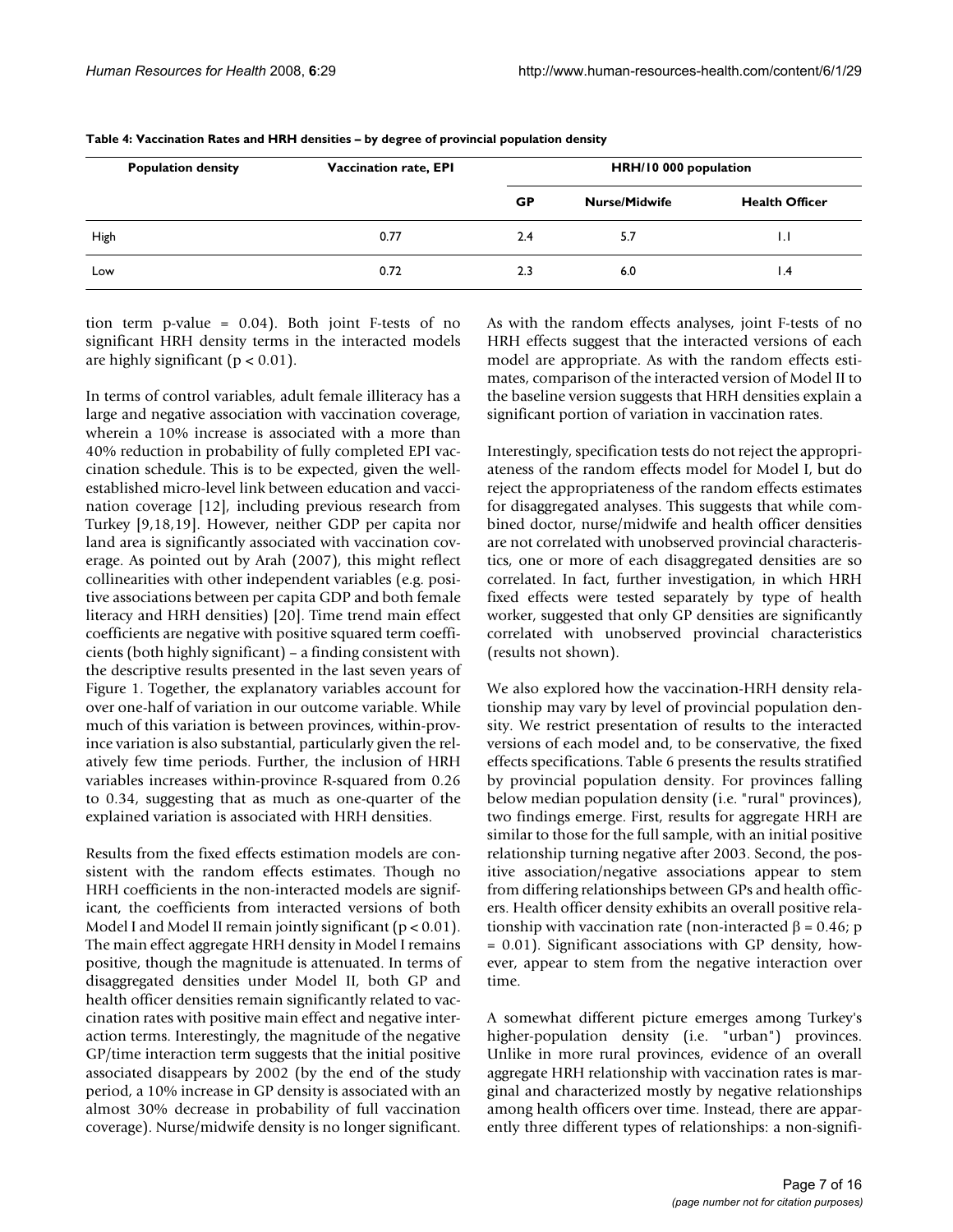#### **Table 5: Random and fixed effects estimates of EPI vaccination rates on HRH densities (**β **coefficients presented; standard errors in parentheses) (N = 560; # provinces = 80)**

|                                         |                 | <b>Random effects</b> |           |           |            | <b>Fixed effects</b> |           |           |           |
|-----------------------------------------|-----------------|-----------------------|-----------|-----------|------------|----------------------|-----------|-----------|-----------|
|                                         | <b>Baseline</b> |                       | Model I   |           | Model II   |                      | Model I   |           | Model II  |
| Log HRH density                         | 0.00            | $0.24*$               | $0.50**$  | 0.00      | 0.00       | 0.07                 | 0.29      | 0.00      | 0.00      |
|                                         | 0.00            | (0.10)                | (0.20)    | 0.00      | 0.00       | (0.20)               | (0.20)    | 0.00      | 0.00      |
| Log HRH density * Time Trend            | 0.00            | 0.00                  | $-0.11**$ | 0.00      | 0.00       | 0.00                 | $-0.12**$ | 0.00      | 0.00      |
|                                         | 0.00            | 0.00                  | (0.04)    | 0.00      | 0.00       | 0.00                 | (0.04)    | 0.00      | 0.00      |
| Log GP density                          | 0.00            | 0.00                  | 0.00      | 0.12      | 0.35       | 0.00                 | 0.00      | $-0.06$   | 0.15      |
|                                         | 0.00            | 0.00                  | 0.00      | (0.10)    | (0.20)     | 0.00                 | 0.00      | (0.10)    | (0.20)    |
| Log GP density * Time Trend             | 0.00            | 0.00                  | 0.00      | 0.00      | $-0.13**$  | 0.00                 | 0.00      | 0.00      | $-0.15**$ |
|                                         | 0.00            | 0.00                  | 0.00      | 0.00      | (0.05)     | 0.00                 | 0.00      | 0.00      | (0.05)    |
| Log nurse/midwife density               | 0.00            | 0.00                  | 0.00      | 0.06      | $-0.13$    | 0.00                 | 0.00      | 0.02      | $-0.19$   |
|                                         | 0.00            | 0.00                  | 0.00      | (0.09)    | (0.20)     | 0.00                 | 0.00      | (0.10)    | (0.20)    |
| Log nurse/midwife density * Time Trend  | 0.00            | 0.00                  | 0.00      | 0.00      | 0.09       | 0.00                 | 0.00      | 0.00      | 0.10      |
|                                         | 0.00            | 0.00                  | 0.00      | 0.00      | (0.05)     | 0.00                 | 0.00      | 0.00      | (0.05)    |
| Log health officer density              | 0.00            | 0.00                  | 0.00      | 0.08      | $0.36*$    | 0.00                 | 0.00      | 0.11      | $0.44*$   |
|                                         | 0.00            | 0.00                  | 0.00      | (0.08)    | (0.10)     | 0.00                 | 0.00      | (0.10)    | (0.20)    |
| Log health officer density * Time Trend | 0.00            | 0.00                  | 0.00      | 0.00      | $-0.097**$ | 0.00                 | 0.00      | 0.00      | $-0.11**$ |
|                                         | 0.00            | 0.00                  | 0.00      | 0.00      | (0.04)     | 0.00                 | 0.00      | 0.00      | (0.04)    |
| Time trend                              | $-0.31**$       | $-0.29**$             | $-1.04**$ | $-0.29**$ | $-1.60**$  | $-0.30**$            | $-1.16**$ | $-0.30**$ | $-1.84**$ |
|                                         | (0.05)          | (0.05)                | (0.30)    | (0.05)    | (0.40)     | (0.05)               | (0.30)    | (0.05)    | (0.40)    |
| Time trend-squared                      | $0.062**$       | $0.059**$             | $0.060**$ | $0.059**$ | $0.055**$  | $0.061**$            | $0.062**$ | $0.061**$ | $0.056**$ |
|                                         | (0.01)          | (0.01)                | (0.01)    | (0.01)    | (0.01)     | (0.01)               | (0.01)    | (0.01)    | (0.01)    |
| Log GDP/capita                          | 0.09            | 0.09                  | 0.10      | 0.11      | 0.13       | 0.00                 | $0.00\,$  | 0.00      | 0.00      |
|                                         | (0.10)          | (0.10)                | (0.10)    | (0.10)    | (0.10)     | 0.00                 | 0.00      | 0.00      | 0.00      |
| Log % adult female illiteracy           | $-1.44**$       | $-1.28**$             | $-1.30**$ | $-1.26**$ | $-1.30**$  | 0.00                 | 0.00      | 0.00      | 0.00      |
|                                         | (0.20)          | (0.20)                | (0.20)    | (0.20)    | (0.20)     | 0.00                 | 0.00      | 0.00      | 0.00      |
| Log Land area                           | $-0.01$         | 0.02                  | 0.02      | 0.02      | 0.03       | 0.00                 | 0.00      | 0.00      | 0.00      |
|                                         | (0.07)          | (0.06)                | (0.07)    | (0.06)    | (0.07)     | 0.00                 | 0.00      | 0.00      | 0.00      |
| Constant                                | $-0.88$         | 0.58                  | 2.36      | 0.87      | $3.70*$    | 1.82                 | $3.36*$   | 1.92      | $5.16**$  |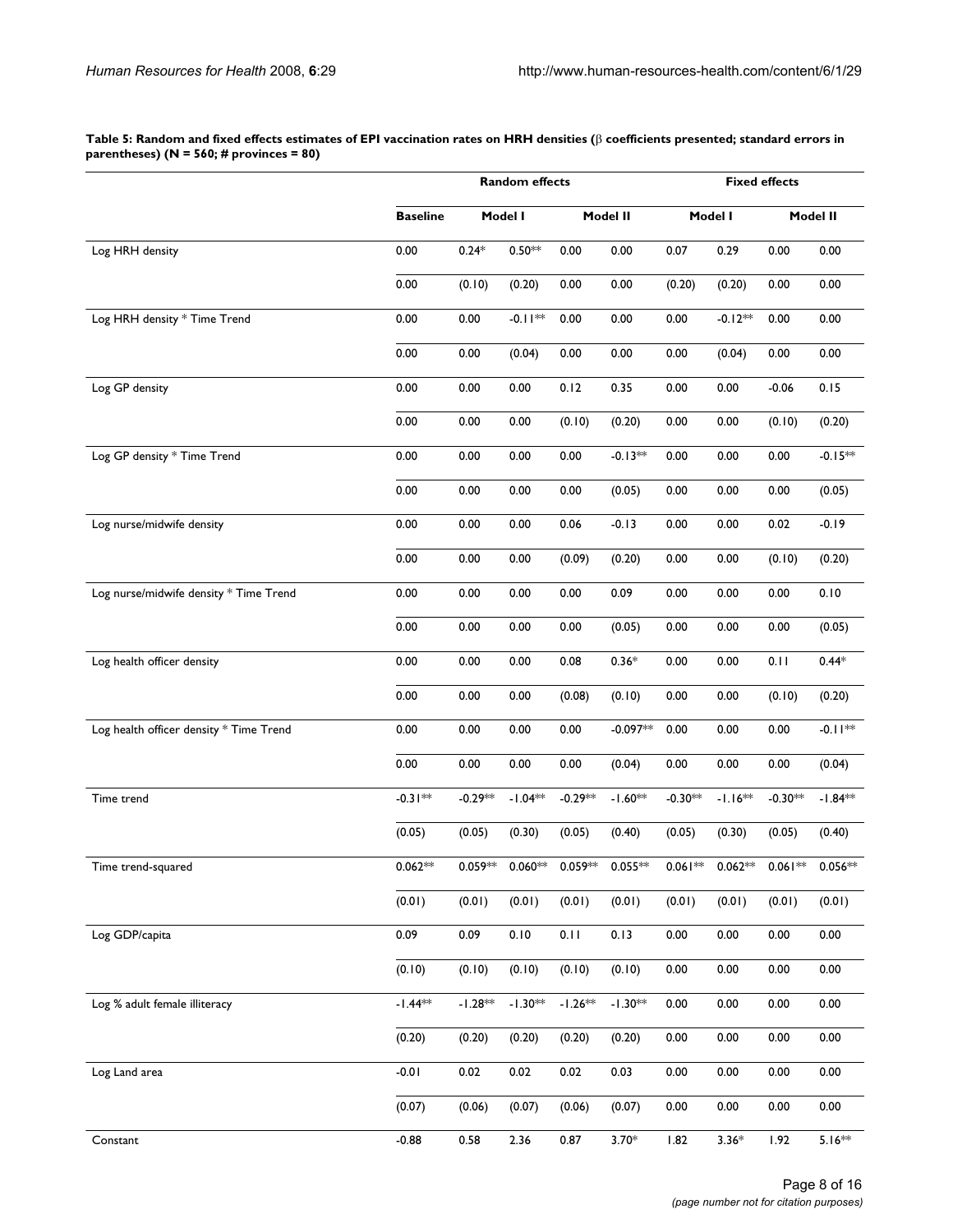|                                                            | (1.20) | (1.30) | (1.60) | (1.50) | (1.90) | (1.20) | (1.50) | (1.40) | (1.80) |
|------------------------------------------------------------|--------|--------|--------|--------|--------|--------|--------|--------|--------|
| R-squared (within)                                         | 0.26   | 0.26   | 0.30   | 0.26   | 0.34   | 0.26   | 0.30   | 0.27   | 0.35   |
| R-squared (between)                                        | 0.67   | 0.72   | 0.71   | 0.73   | 0.69   |        |        |        |        |
| R-squared (overall)                                        | 0.50   | 0.52   | 0.53   | 0.53   | 0.54   |        |        |        |        |
| F-test: $HRH = 0^+$                                        | 0.00   | 0.00   | 10.90  | 6.62   | 20.30  | 0.00   | 5.72   | 0.23   | 3.90   |
| P-value                                                    |        |        | < 0.01 | 0.09   | < 0.01 |        | < 0.01 | 0.88   | < 0.01 |
| F-test: $GP = GP * Time$ Trend = 0                         | 0.00   | 0.00   | 0.00   | 0.00   | 8.41   | 0.00   | 0.00   | 0.00   | 6.83   |
| P-value                                                    |        |        |        |        | 0.02   |        |        |        | < 0.01 |
| F-test: Nurse/Midwife = Nurse/Midwife $*$ Time Trend = 0   | 0.00   | 0.00   | 0.00   | 0.00   | 6.63   | 0.00   | 0.00   | 0.00   | 2.06   |
| P-value                                                    |        |        |        |        | 0.04   |        |        |        | 0.13   |
| F-test: Health officer = Health officer $*$ Time Trend = 0 | 0.00   | 0.00   | 0.00   | 0.00   | 7.18   | 0.00   | 0.00   | 0.00   | 4.36   |
| P-value                                                    |        |        |        |        | 0.03   |        |        |        | 0.02   |
| F-test p-value: Fixed Effects = $0$                        |        | 0.15   | 0.16   | < 0.01 | < 0.01 |        |        |        |        |

**Table 5: Random and fixed effects estimates of EPI vaccination rates on HRH densities (**β **coefficients presented; standard errors in parentheses) (N = 560; # provinces = 80)** *(Continued)*

 $** p < 0.01$ ,  $* p < 0.05$ 

†Includes all main effects and interaction terms, where applicable

cant relationship with GP density, an initially negative association with nurse/midwife density that becomes positive over time, and an initially positive association with other PHC staff that turns negative over time.

#### *Robustness*

We estimated two alternatives to equation (1) to gauge the robustness of our findings. As previously mentioned, the financial crisis of late 2000/early 2001 raises the possibility that our results are driven not primarily by relationships between HRH densities and vaccination coverage but by forces affecting both. Turkey's macroeconomic crisis, which left many citizens worse off in real economic terms, could have affected the supply of government-provided EPI vaccinations through both HRH densities and other non-HRH channels (e.g. governmental immunization budget cuts leading to reduced availability of vaccinations). On the demand side, documented reductions in health utilization [21] might have spilled over into reduced demand for vaccinations by relegating immunizations to a lower priority in people's health-seeking behaviour. Indeed, the decline in immunization rate from 2001 to 2003 could indicate such a scenario. The HRH density-vaccination rate relationships we have found could therefore reflect primarily independent nationallevel factors associated with HRH densities but not densities per se (i.e. omitted variable bias).

If the driving force behind our results is the financial crisis (or other temporal factor) operating exclusively through non-HRH, we would expect to find no remaining HRH density-vaccination rate relationship once we include time-fixed effects. Results from the fixed-effects version of this model specification are presented in the first four columns of Table 7 (specification tests, not shown, strongly reject the appropriateness of the random effects model for all specifications). Consistent with our earlier findings, there are no significant HRH density terms in the model versions without time interaction terms. When these interactions are included, however, results tell much the same story as before (HRH densities are interacted with the linear time trend term). We also estimated models interacting HRH densities with each year indicator variable. However, F-tests indicated that the average of these year-specific interaction terms for each category of HRH were no different from the interaction coefficient with the linear time trend interaction. Aggregate HRH density still exhibits a positive main effect/negative interaction term and is jointly significant at  $p < 0.05$ . Model II again suggests that GP and health officer densities are the driving force behind this relationship, while we find no significant nurse/midwife relationships.

Though a fixed year effects model may most thoroughly capture the influence of yearly repercussions, it also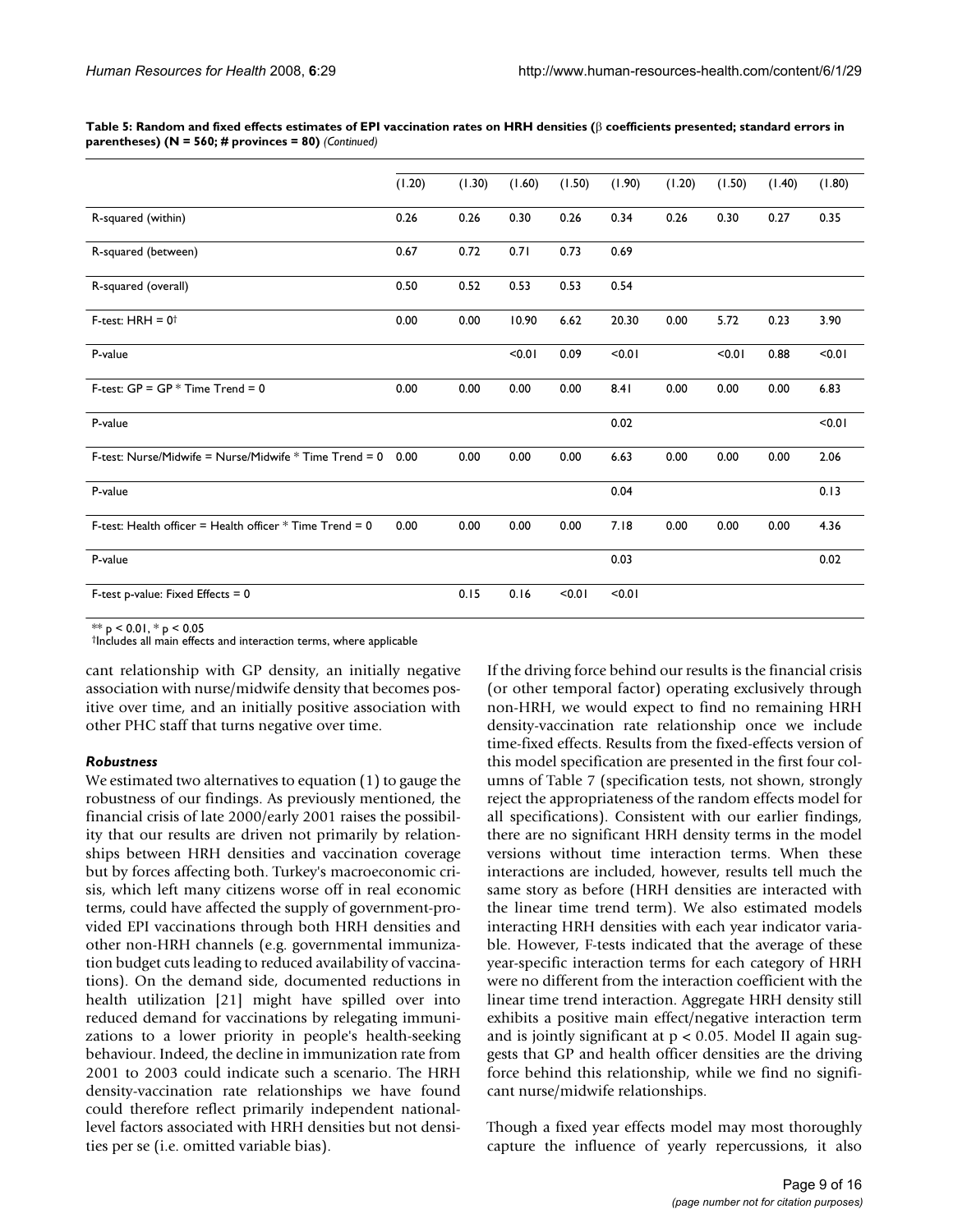Low density **High density** Log HRH density 0.14 0.44 0.00 0.00 -0.01 0.14 0.00 0.00 (0.30) (0.30) 0.00 0.00 (0.20) (0.20) 0.00 0.00 Log HRH density \* Time Trend  $0.00$  0.00  $-0.15*$  0.00 0.00 0.00 0.00 0.00 0.00 0.00 0.00 (0.06) 0.00 0.00 0.00 (0.04) 0.00 0.00 Log GP density 0.00 0.00 -0.25 0.09 0.00 0.00 0.33 0.37 0.00 0.00 (0.20) (0.30) 0.00 0.00 (0.20) (0.30) Log GP density \* Time Trend 0.00 0.00 0.00 -0.15\* 0.00 0.00 0.00 -0.15 0.00 0.00 0.00 (0.06) 0.00 0.00 0.00 (0.09) Log nurse/midwife density 0.00 0.00 -0.02 -0.09 0.00 0.00 -0.04 -0.44 0.00 0.00 (0.20) (0.20) 0.00 0.00 (0.20) (0.30) Log nurse/midwife density \* Time Trend 0.00 0.00 0.00 0.04 0.00 0.00 0.00 0.18 0.00 0.00 0.00 (0.05) 0.00 0.00 0.00 (0.09) Log health officer density 0.00 0.00 0.46\* 0.59\* 0.00 0.00 -0.30 0.23 0.00 0.00 (0.20) (0.20) 0.00 0.00 (0.20) (0.30) Log health officer density \* Time Trend 0.00 0.00 0.00 -0.08 0.00 0.00 0.00 -0.15\* 0.00 0.00 0.00 (0.05) 0.00 0.00 0.00 (0.06) Time trend -0.31\*\* -1.35\*\* -0.33\*\* -1.94\*\* -0.30\*\* -0.99\*\* -0.31\*\* -1.57\* (0.07) (0.40) (0.07) (0.50) (0.07) (0.30) (0.07) (0.60) Time trend-squared 1.052<sup>3★\*</sup> 0.063 **\*\*** 0.064<sup>3★\*</sup> 0.064<sup>\*\*</sup> 0.059<sup>★\*</sup> 0.059<sup>★\*</sup> 0.060<sup>★\*</sup> 0.061<sup>★\*</sup> 0.052<sup>★\*</sup> (0.01) (0.01) (0.01) (0.01) (0.01) (0.01) (0.01) (0.01) Constant 2.14 4.23 2.97 6.51\* 1.38 2.46 1.17 3.35 (2.00) (2.30) (2.30) (2.80) (1.20) (1.60) (1.60) (1.90) R-squared (within) 0.28 0.34 0.31 0.40 0.25 0.28 0.27 0.34 F-test: HRH = 0† 0.00 3.34 2.57 3.76 0.00 3.15 0.97 2.00 P-value 0.05 0.07 <0.01 0.05 0.42 0.09 F-test: GP = GP \* Time Trend = 0 0.00 0.00 0.00 6.99 0.00 0.00 0.00 1.42 P-value the contract of the contract of the contract of the contract of the contract of the contract of the contract of the contract of the contract of the contract of the contract of the contract of the contract of the co

**Table 6: Fixed effects estimates of EPI vaccination rates on HRH densities – by low/high provincial population density (**β **coefficients presented; standard errors in parentheses)**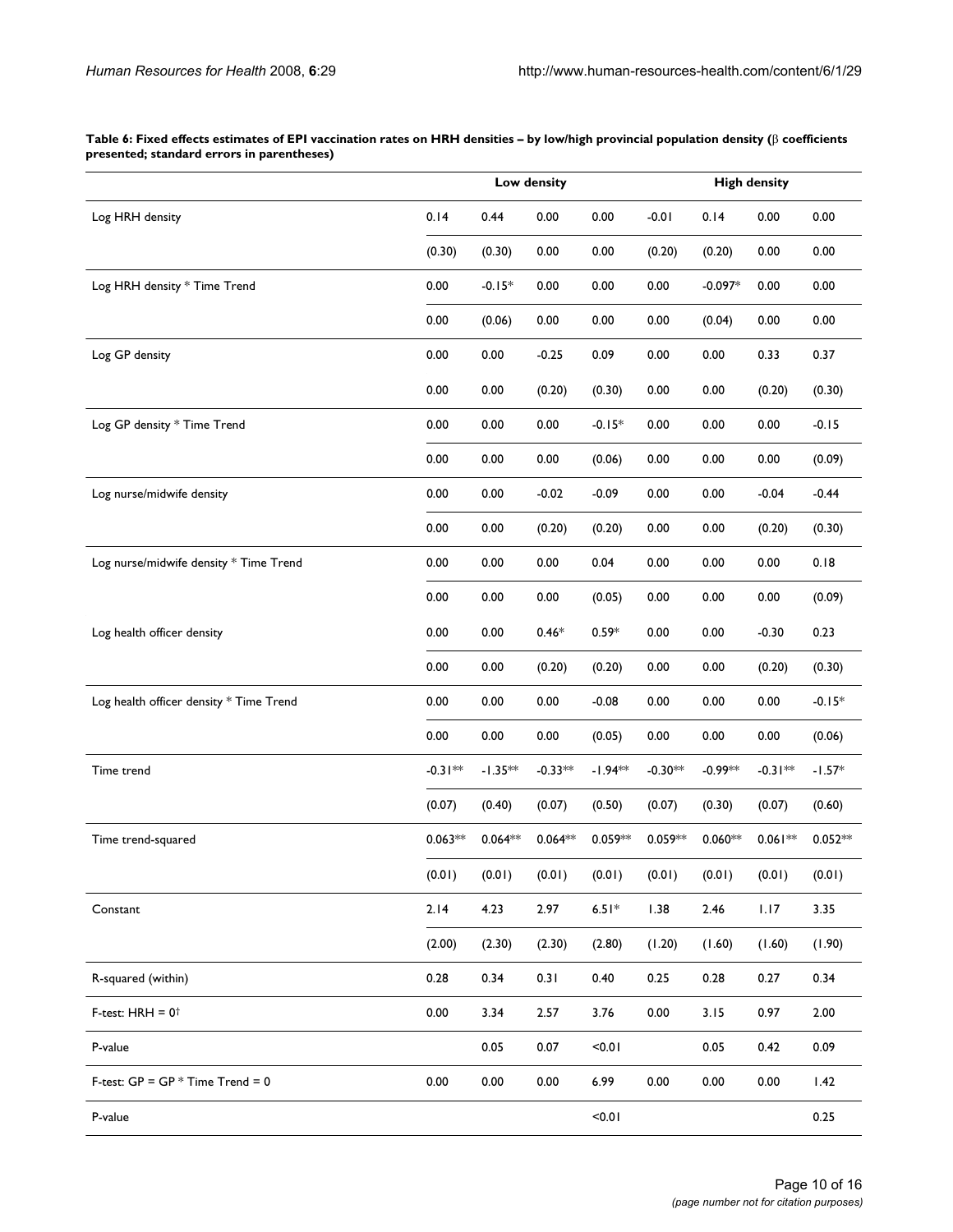| F-test: Nurse/Midwife = Nurse/Midwife $*$ Time Trend = 0   | 0.00 | 0.00 | 0.00 | 0.32 | 0.00 | 0.00 | 0.00 | 2.19 |
|------------------------------------------------------------|------|------|------|------|------|------|------|------|
| P-value                                                    |      |      |      | 0.72 |      |      |      | 0.13 |
| F-test: Health officer = Health officer $*$ Time Trend = 0 | 0.00 | 0.00 | 0.00 | 3.48 | 0.00 | 0.00 | 0.00 | 4.57 |
| P-value                                                    |      |      |      | 0.04 |      |      |      | 0.02 |

**Table 6: Fixed effects estimates of EPI vaccination rates on HRH densities – by low/high provincial population density (**β **coefficients presented; standard errors in parentheses)** *(Continued)*

 $** p < 0.01, * p < 0.05$ 

† Includes all main effects and interaction terms, where applicable

reduces implies a within-year and -province interpretation of our HRH density variables. Such a model substantially reduces variation in both our outcome and HRH density and therefore power to detect relationships. We thus reestimated equation (1) as specified but restricted to the time period 2001 to 2006 – the year 2001 corresponding to the first year that the financial crisis would be expected to affect vaccination coverage and/or HRH densities. These estimates are presented in the last four columns of Table 7. When we omit the year 2000 from analysis, we find that HRH densities in both the non-interacted and interacted models exhibit positive associations with vaccination coverage. That is, though aggregate HRH density exhibits a significantly positive main-effects relationship with vaccination coverage and a significantly negative interaction effect, the overall relationship was positive over the six years (β = 0.56). During this period, then, a 10% increase in aggregate HRH density is associated with a 3.6% increase in probability of full EPI vaccination coverage. Disaggregated analyses suggest that the overall positive relationship stems from nurse/midwife and health officer densities (interestingly, though health officer density continues to exhibit an initially positive/subsequently negative relationship, nurse midwife density exhibits the opposite pattern).

#### **Discussion**

Our study suggests that there are relationships between HRH densities and vaccination rates in Turkey, but our results also paint a complicated picture. Our main findings can be summarized as follows. First, combined PHC staff density (GPs, nurses/midwives and health officers) has been positively associated with provincial-level vaccination rates for EPI immunizations over our study period. We estimate that every 10% increase in aggregate densities is associated with a 2% increase in probability of a fully completed EPI vaccination schedule. Further, this relationship is characterized by an initially positive association that diminished and even disappeared over the study period (by the end of the study period, a 10% increase in aggregate density is associated with a 1.5% decrease in probability of a fully completed EPI vaccination schedule). While these point estimates provide a useful starting point for quantifying HRH density-vaccination coverage relationships, we also emphasize that they should be treated with caution for policy purposes. The limited time frame of analysis and sensitivity of results to model specification suggest that further investigation is warranted to verify our results before basing policy on these findings.

Second, our disaggregated analyses indicate that different categories of health workers exhibit differing relationships with vaccination rates. The initially positive/subsequently negative relationships of the aggregate HRH density analyses appear to be driven primarily by densities of GPs and, to a lesser degree, PHC health officers. Nurse/midwife density, on the other hand, exhibits the opposite relationship (initial negative association followed by positive association over time), though the statistical evidence for this relationship is weaker. The weaker connection between nurse/midwife density at the provincial level is somewhat surprising, given that nurses and midwives are primarily responsible for administering vaccinations.

Third, we find evidence of a distributional dimension in which HRH density-vaccination rate relationships are stronger among Turkey's more rural provinces. In relatively rural provinces (i.e. those with population densities below the national median), findings mirror those for the whole sample. Health officer density, in fact, exhibits a significantly positive overall association during the study period. By contrast, there is less evidence that HRH densities have had bearings on vaccination rates among Turkey's more urban provinces. Instead, only PHC health officer densities have had significant relationships with vaccination coverage, and this is characterized by an initially positive association that turned negative relatively soon thereafter.

Finally, HRH density-vaccination rate relationships after 2000 appear to be markedly different from those during our baseline year. When analyses are restricted to the period 2001 to 2006, nurse/midwife and health officer densities have an overall positive relationship with vaccination rate, while GP density continues to have an initially positive/subsequently negative relationship that results in an overall null association.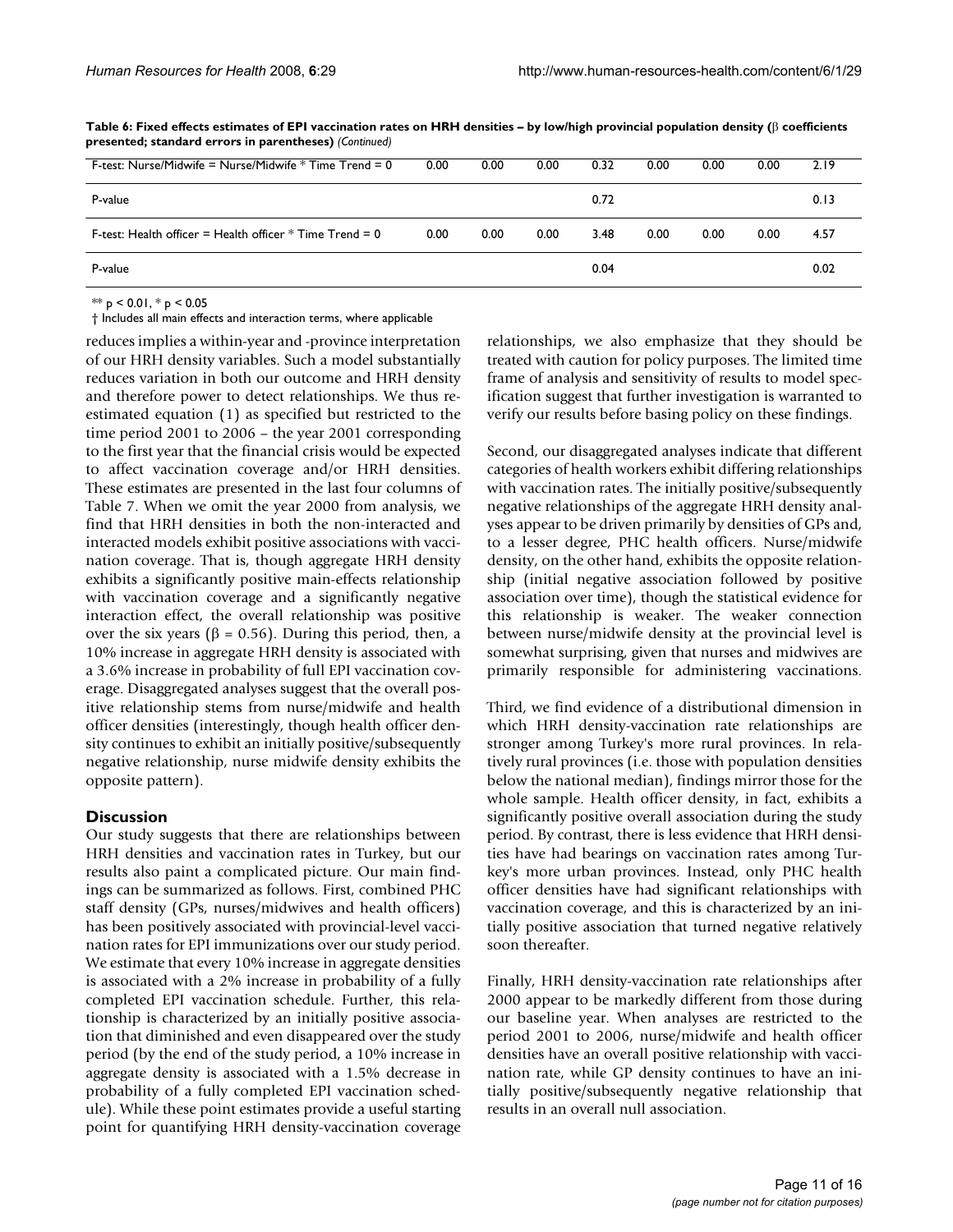|                                         | Year fixed effects |           |           |           | 2001-2006 |            |           |            |  |
|-----------------------------------------|--------------------|-----------|-----------|-----------|-----------|------------|-----------|------------|--|
|                                         |                    | Model I   | Model II  |           |           | Model I    |           | Model II   |  |
| Log HRH density                         | $-0.11$            | 0.11      |           | 0.00      | $0.56**$  | $0.75**$   |           | 0.00       |  |
|                                         | (0.20)             | (0.20)    |           | 0.00      | (0.10)    | (0.10)     |           | 0.00       |  |
| Log HRH density * Time Trend            | 0.00               | $-0.13**$ |           | 0.00      | 0.00      | $-0.077**$ |           | 0.00       |  |
|                                         | 0.00               | (0.04)    |           | 0.00      | 0.00      | (0.03)     |           | 0.00       |  |
| Log GP density                          | 0.00               | 0.00      | 0.10      | 0.22      | 0.00      | 0.00       | 0.01      | $0.26*$    |  |
|                                         | 0.00               | 0.00      | (0.10)    | (0.20)    | 0.00      | $0.00\,$   | (0.07)    | (0.10)     |  |
| Log GP density * Time Trend             | 0.00               | 0.00      | 0.00      | $-0.12*$  | 0.00      | 0.00       | 0.00      | $-0.12**$  |  |
|                                         | 0.00               | 0.00      | 0.00      | (0.05)    | 0.00      | 0.00       | 0.00      | (0.03)     |  |
| Log nurse/midwife density               | 0.00               | 0.00      | $-0.23$   | $-0.34$   | 0.00      | 0.00       | $0.29**$  | 0.04       |  |
|                                         | 0.00               | 0.00      | (0.10)    | (0.20)    | 0.00      | $0.00\,$   | (0.09)    | (0.10)     |  |
| Log nurse/midwife density * Time Trend  | 0.00               | 0.00      | $0.00\,$  | 0.07      | 0.00      | 0.00       | 0.00      | $0.082**$  |  |
|                                         | 0.00               | 0.00      | 0.00      | (0.05)    | 0.00      | 0.00       | 0.00      | (0.03)     |  |
| Log health officer density              | 0.00               | 0.00      | 0.02      | 0.33      | 0.00      | 0.00       | $0.26*$   | $0.54**$   |  |
|                                         | 0.00               | 0.00      | (0.10)    | (0.20)    | 0.00      | 0.00       | (0.10)    | (0.10)     |  |
| Log health officer density * Time Trend | 0.00               | 0.00      | 0.00      | $-0.10*$  | 0.00      | 0.00       | 0.00      | $-0.084**$ |  |
|                                         | 0.00               | 0.00      | 0.00      | (0.04)    | 0.00      | 0.00       | 0.00      | (0.02)     |  |
| Year                                    | 0.00               | 0.00      | 0.00      | 0.00      | $-0.30**$ | $-0.85**$  | $-0.30**$ | $-1.44**$  |  |
|                                         | 0.00               | 0.00      | 0.00      | 0.00      | (0.03)    | (0.20)     | (0.03)    | (0.20)     |  |
| Year-squared                            | 0.00               | 0.00      | 0.00      | 0.00      | $0.060**$ | $0.060**$  | $0.060**$ | $0.059**$  |  |
|                                         | 0.00               | 0.00      | 0.00      | 0.00      | (0.00)    | (0.00)     | (0.00)    | (0.00)     |  |
| 2001                                    | $-0.12$            | $-1.03**$ | $-0.10$   | $-1.53**$ | 0.00      | 0.00       | 0.00      | 0.00       |  |
|                                         | (0.09)             | (0.30)    | (0.09)    | (0.40)    | 0.00      | 0.00       | 0.00      | 0.00       |  |
| 2002                                    | $-0.30**$          | $-2.11**$ | $-0.30**$ | $-3.16**$ | 0.00      | 0.00       | 0.00      | 0.00       |  |
|                                         | (0.10)             | (0.50)    | (0.10)    | (0.80)    | 0.00      | 0.00       | 0.00      | 0.00       |  |
| 2003                                    | $-0.63**$          | $-3.36**$ | $-0.62**$ | $-4.94**$ | 0.00      | 0.00       | 0.00      | 0.00       |  |
|                                         | (0.10)             | (0.80)    | (0.10)    | (1.10)    | 0.00      | 0.00       | 0.00      | 0.00       |  |

**Table 7: Fixed effects estimates of EPI vaccination rates on HRH densities – with fixed time effects (**β **coefficients presented; standard errors in parentheses)**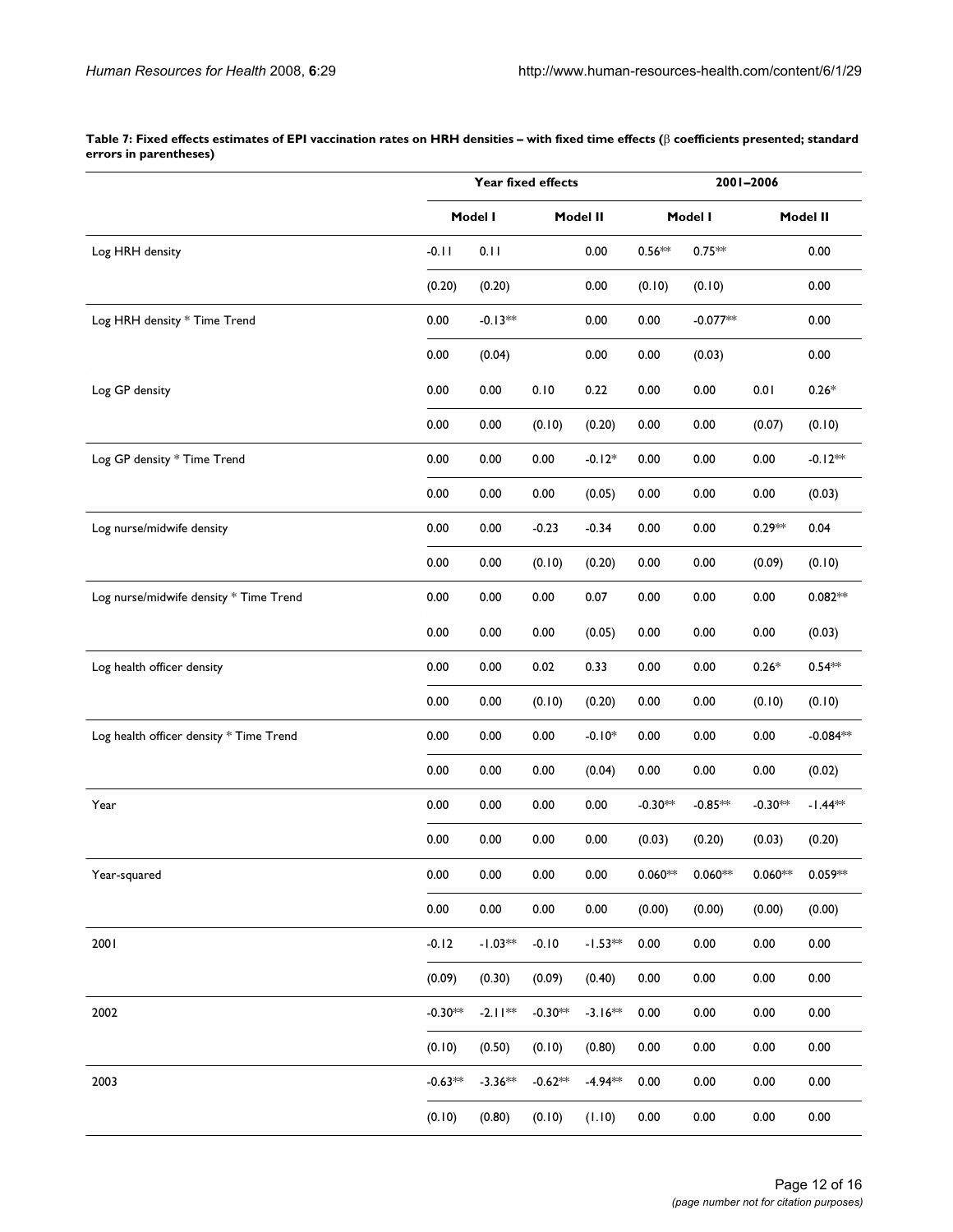| 2004                                                       | $-0.17$ | $-3.80**$ | $-0.12$  | $-5.96**$ | 0.00     | 0.00     | 0.00   | 0.00     |
|------------------------------------------------------------|---------|-----------|----------|-----------|----------|----------|--------|----------|
|                                                            | (0.10)  | (1.10)    | (0.10)   | (1.50)    | 0.00     | 0.00     | 0.00   | 0.00     |
| 2005                                                       | $0.27*$ | $-4.26**$ | $0.32**$ | $-6.98**$ | 0.00     | 0.00     | 0.00   | 0.00     |
|                                                            | (0.10)  | (1.30)    | (0.10)   | (1.90)    | 0.00     | 0.00     | 0.00   | 0.00     |
| 2006                                                       | $0.27*$ | $-5.17**$ | $0.31*$  | $-8.43**$ | 0.00     | 0.00     | 0.00   | 0.00     |
|                                                            | (0.10)  | (1.60)    | (0.10)   | (2.30)    | 0.00     | 0.00     | 0.00   | 0.00     |
| Constant                                                   | 0.47    | 2.08      | 0.53     | $3.52*$   | $5.27**$ | $6.59**$ | 5.97** | $8.72**$ |
|                                                            | (1.10)  | (1.40)    | (1.30)   | (1.70)    | (0.70)   | (0.80)   | (0.90) | (1.00)   |
| R-squared (within)                                         | 0.37    | 0.41      | 0.37     | 0.44      | 0.53     | 0.55     | 0.54   | 0.59     |
| $F$ -test: $HRH = 0$ †                                     | 0.00    | 6.30      | 1.34     | 2.90      | 0.00     | 20.40    | 10.40  | 13.30    |
| P-value                                                    |         | < 0.01    | 0.27     | 0.01      |          | < 0.01   | < 0.01 | < 0.01   |
| F-test: $GP = GP * Time$ Trend = 0                         |         |           | 0.00     | 3.42      |          |          | 0.00   | 6.72     |
| P-value                                                    |         |           |          | 0.04      |          |          |        | < 0.01   |
| F-test: Nurse/Midwife = Nurse/Midwife * Time Trend = 0     |         |           | 0.00     | 1.89      |          |          | 0.00   | 11.50    |
| P-value                                                    |         |           |          | 0.16      |          |          |        | < 0.01   |
| F-test: health officer = health officer $*$ Time Trend = 0 | 0.00    | 0.00      | 0.00     | 3.14      | 0.00     | 0.00     | 0.00   | 9.76     |
| P-value                                                    | 0.00    | 0.00      |          | $0.05\,$  | 0.00     | 0.00     |        | < 0.01   |
| F-test: $HRH^{\dagger}$ Fixed Effects = 0                  | 0.76    | 8.22      | 11.00    | 38.10     | 0.76     | 8.22     | 0.01   | $0.26*$  |
| P-value                                                    | 0.38    | 0.02      | 0.01     | < 0.01    | 0.38     | 0.02     | (0.07) | (0.10)   |

**Table 7: Fixed effects estimates of EPI vaccination rates on HRH densities – with fixed time effects (**β **coefficients presented; standard errors in parentheses)** *(Continued)*

\*\*  $p$  < 0.01, \*  $p$  < 0.05

† Includes all main effects and interaction terms, where applicable

What factors may be driving these findings? A first possibility is that changing HRH density-vaccination rate relationships relate to policy changes within the MOH that took place during the study period and directly affected service provision. After a newly elected government came to power in 2002, a number of reforms governing the employment of health personnel were instituted. These included the phasing-out of compulsory service in rural areas for physicians, the introduction of contract-based employment for physicians and nurses with salary incentives to serve in rural areas, and the introduction of a performance-based payment system intended to improve health worker productivity and quality of services.

At the PHC level, performance-based pay rewards the achievement of clinical outputs by PHC facility team leaders (i.e. GPs) and both clinical and preventive outputs achieved by the facility (including immunizations). The changing mix of service provision incentives may have affected HRH density-vaccination rate relationships and these changes may have had negative impacts on the vaccination rate. For GPs, for example, the incentives of performance-based pay to heighten personal clinical productivity may have outweighed those designed to ensure a certain level of facility performance. This could have, in turn, focused their attention away from preventive activities such as immunizations. In such a case, a higher density of GPs could be associated with lower vaccination rates during the latter part of our dataset.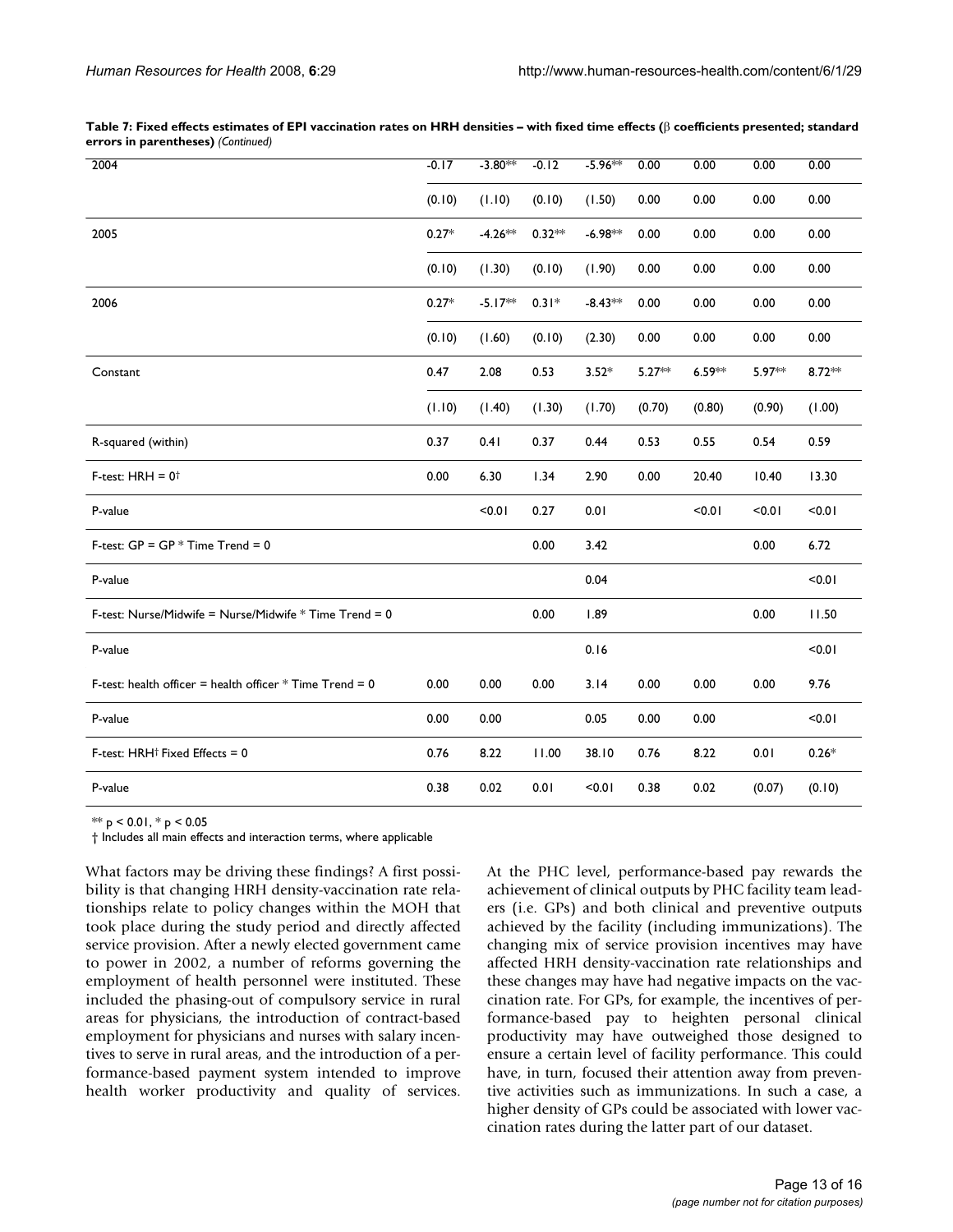Conversely, findings related to health officers might be a result of contract-based employment. While physicians were generally resistant to serving in rural areas under contract-based employment, it has been a relatively successful incentive among other facility personnel. Between 2004 and 2006, for example, over six times as non-physician health personnel were employed under contract than physicians. Coupled with facility-level performance-based pay incentives to designed to maintain preventive activities, such employment could have motivated non-GPs to focus on administering EPI vaccinations. Provinces with higher densities of health officers would therefore also exhibit higher vaccination coverage. However, it is unclear why nurses and midwives would not react similarly to health officers.

A second possibility is that factors other than employment-related incentives – such as the economic crisis in Turkey in late 2000/early 2001 or the general PHC immunization budget – influenced relationships between HRH densities and vaccination rates. Though MOH policies may have played a role in these relationships, it is striking that exclusion of only the baseline year leads to substantially different results. Given that MOH personnel policies took effect only after 2002, the advent of the financial crisis seems a likely candidate that could have significantly affected density-vaccination relationships.

Through our year fixed effects model, we had earlier considered the possibility that such outside forces might entirely erase evidence of HRH density-vaccination rate relationships. While this does not appear to be the case, it is interesting that the nurse/midwife and health officer densities are unconditionally positive after the year 2000. There are many reasons why this might be, including those that operate directly through HRH channels. During times of economic stress, demand for vaccinations might depend to an even greater degree on promotion of preventive activities by HRH than before. Increases in the government's PHC immunization budget could have facilitated stepping up of such efforts: hovering around TRY 20 million from 1999 to 2002, the budget rose to TRY 45 million by 2004 and over TRY 100 million by 2006 [22]. These budgetary trends also correspond to the nationwide rise in vaccination coverage from its low point in 2003. It is possible that the budget increases permitted more effective promotion of preventive immunization activities, and such promotion was especially crucial during and after the crisis. Indeed, this hypothesis is consistent with previous research from Turkey indicating that follow-up visits from midwives are a determinant of vaccination rates [19].

At the same time, however, it is entirely possible that the financial crisis and/or PHC immunization budget may influenced vaccination coverage, while HRH densities

were simply associated with these influences (i.e. omitted variable bias). While the financial crisis may have dampened demand for vaccinations in general, for instance, its effects were likely most pronounced among the poorest of Turkey's citizens. At the same time, more wealthy/less rural provinces tend to have higher levels of both vaccination rates and HRH densities. As a result, we might see a positive relationship between nurse-midwife densities and vaccination coverage. This particular possibility would therefore be one of omitted variable bias rather than an exogenous force operating solely through densities of health workers. The increases in PHC immunization budget could have operated the same way, simply by making the supply of vaccinations more accessible.

Our analysis can be of policy interest both internationally and for Turkey. On the one hand, our results suggest that size of the health workforce may matter to service provision even at relatively elevated levels of development. Positive associations between HRH densities and vaccination rates might be expected at low levels of development in which inadequate levels of personnel are significant barriers to access to care. As a middle-income country possessing relatively much higher levels of health personnel, vaccination rates and development compared to lowincome countries, it is not clear that the level of health personnel would continue to be a determinant of vaccination coverage in Turkey. It is interesting, then, that we do find evidence of relationships between HRH density and vaccination rates. While positive relationships are more apparent among Turkey's more rural provinces, income levels in those provinces are still close to the average of all low- and middle-income countries (USD 3700) [23]. This finding therefore suggests that HRH densities might matter for health services even at relatively elevated levels of development, and that Turkey's lessons are relevant for many other developing countries. Though it would be premature to draw strong policy conclusions based on our results alone, we hope that our results encourage further investigation in Turkey to verify these findings. Given the paucity of research relating the health workforce to health and service provision outcomes, endeavors similar to ours would be of great use in other countries, as well.

On the other hand, our findings also suggest that focusing on per capita levels of health personnel may be of limited value in workforce planning designed to achieve health systems objectives. There are a variety of ways that governments typically assess workforce requirements, including needs-based approaches, utilization or demand-based approaches, target-setting and density benchmarking [24].

While the first three approaches make attempts to relate country-specific conditions to size of the health work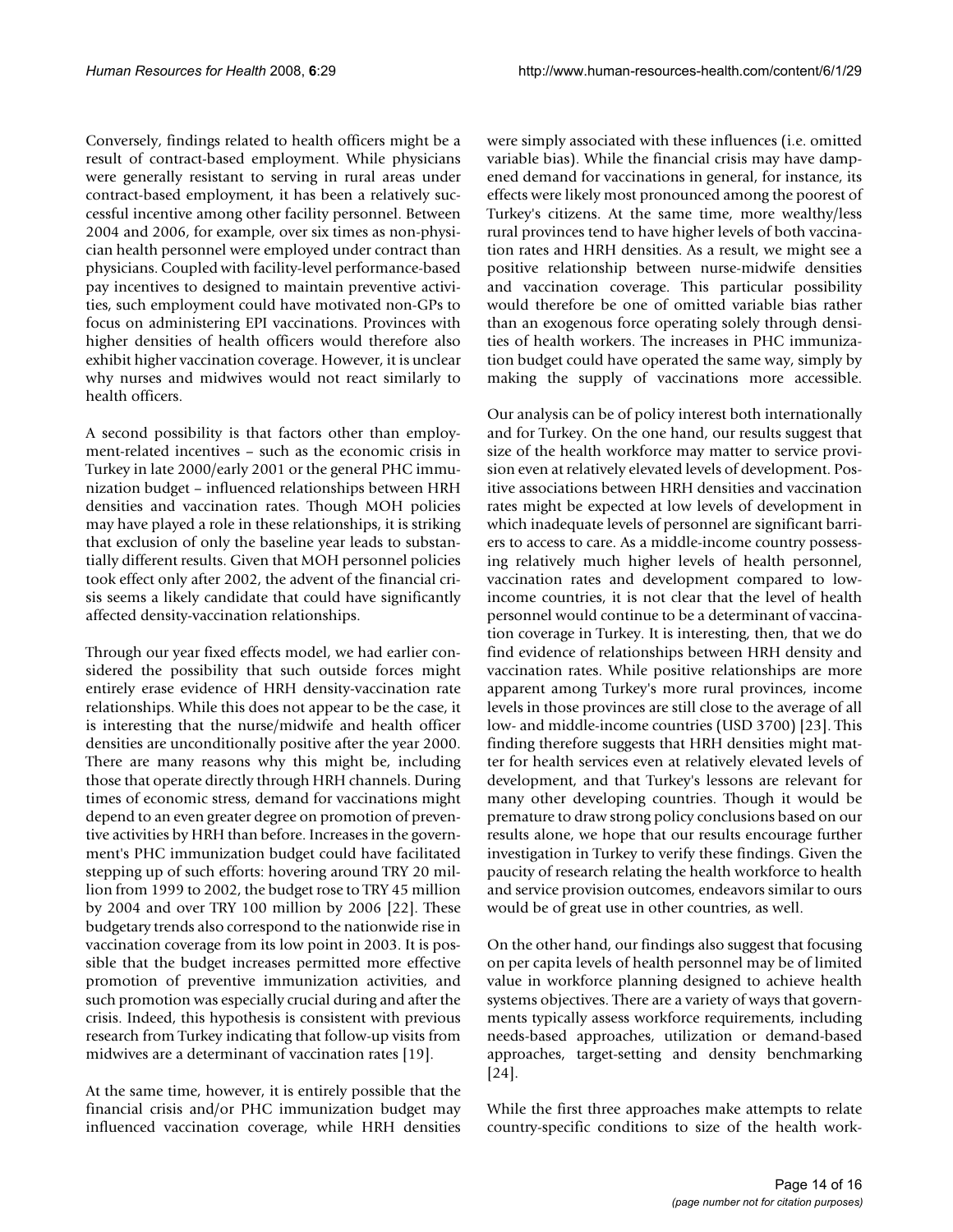force, such as disease profile, demand for services and health worker productivity, they also require more sophisticated modeling and/or deeper data requirements than benchmarking of HRH densities. For these reasons, then, policy-makers often focus on per capita levels of health personnel to gauge the adequacy of a country's health workforce. Indeed, Turkey's MOH has maintained for some time that the size of its physician workforce is inadequate because, compared to its European neighbours, its densities are relatively small [6].

Our findings, however, underscore that the size of a country's workforce is only one part of effective delivery of services. As pointed out by Arah (2007), there are wide variations in HRH densities and vaccination coverage even at the cross-national level [20]. These variations suggest that a variety of other factors – political, health-systems, economic, educational, etc. – may mediate relationships between health personnel density and vaccination coverage and merit future research. Our results are consistent with such a conclusion.

While some of the hypotheses we have offered by way of interpretation are not actionable from a MOH policy perspective (e.g. influence of the financial crisis), others are policy levers directly under the government's control (e.g. incentives of employment policies). A deeper understanding of factors affecting linkages between HRH densities and provision of vaccinations could thus be of great value for future workforce planning in Turkey and countries more generally. Future research on HRH densities and provision of services could therefore benefit greatly from a better understanding of health worker performance. For Turkey's MOH, this might take the form of analyses on the effects of performance-based pay or compulsory service on outcomes.

Finally, our results may be of particular interest to the Turkish MOH in future provision of primary care services in Turkey. The MOH is currently emphasizing the role that primary health care must play in addressing Turkey's disease priorities [25]. The family medicine model emphasizes an approach to care in which GPs lead teams of PHC health workers to provide services. Our findings raise the possibility that different health worker cadres may be able to act as substitutes in provision of immunization services. That health officer density was positively associated with vaccination coverage in higher-density provinces during the entire study period – and nurse-midwife density from 2001 onwards – while positive associations for GP density disappeared over time, is consistent with such substitutability.

While our findings alone are not sufficient to form the basis of related policy decisions, their nuanced nature suggests that a better understanding of potential roles for each team-based approach may be important in helping Turkey improve vaccination coverage and bring its level of childhood mortality more in line with its European neighbors. More generally, it would be useful for the government to understand how its family medicine approach may affect other aspects of service provision through similar avenues of research.

There are two main limitations to our study. First, previous studies have raised concerns about the accuracy of immunization rates reported by routine registry systems. In a study of 45 countries, Murray et al. found that officially reported DPT coverage levels were systematically higher than those from demographic health surveys (DHS) [26]. However, comparison of Turkey's officially reported estimates to those of DHS and international agencies do not suggest systematic reporting bias during the time period under study. WHO/UNICEF estimates of national coverage for measles-containing vaccine, DPT, polio and Hepatitis B from 2000 to 2006, for instance, are virtually identical to nationally-reported figures [27]. Similarly, DHS data from 2003 do not suggest the presence of an upward bias over all EPI vaccinations. Though the official estimate of 68% for DPT is higher than that of the DHS (64%), estimates for polio vaccination are identical and country estimates for BCG, measles and tetanus vaccination are lower than the DHS [1]. This is more suggestive of random measurement error than systematic biases. If so, we would expect this error to attenuate our HRH coefficient estimates towards the null rather than inflate them.

Second, our findings are limited to provincial-level vaccination rates and cannot be directly linked to individuallevel outcomes. For instance, our EPI analyses suggest that HRH densities have positive relationships with the odds of administering a full set of immunizations for the population at hand. This is different from the odds of an individual child in that province receiving those vaccinations. Indeed, as highlighted previously, recent DHS data suggests those rates are much lower (less than 50%). Nevertheless, we would expect our outcome rates – number of doses administered per eligible age population – to be correlated with individual-level degree of vaccination schedule completion. Further, our outcomes remain indicative of a health system's capacities to reach its citizens. The policy lessons described earlier therefore remain.

ConclusionAn emerging literature has begun to establish links between human resources for health (HRH) and population health. At the cross-national level, there appear to be positive relationships between HRH densities and vaccination coverage, as well as other indicators